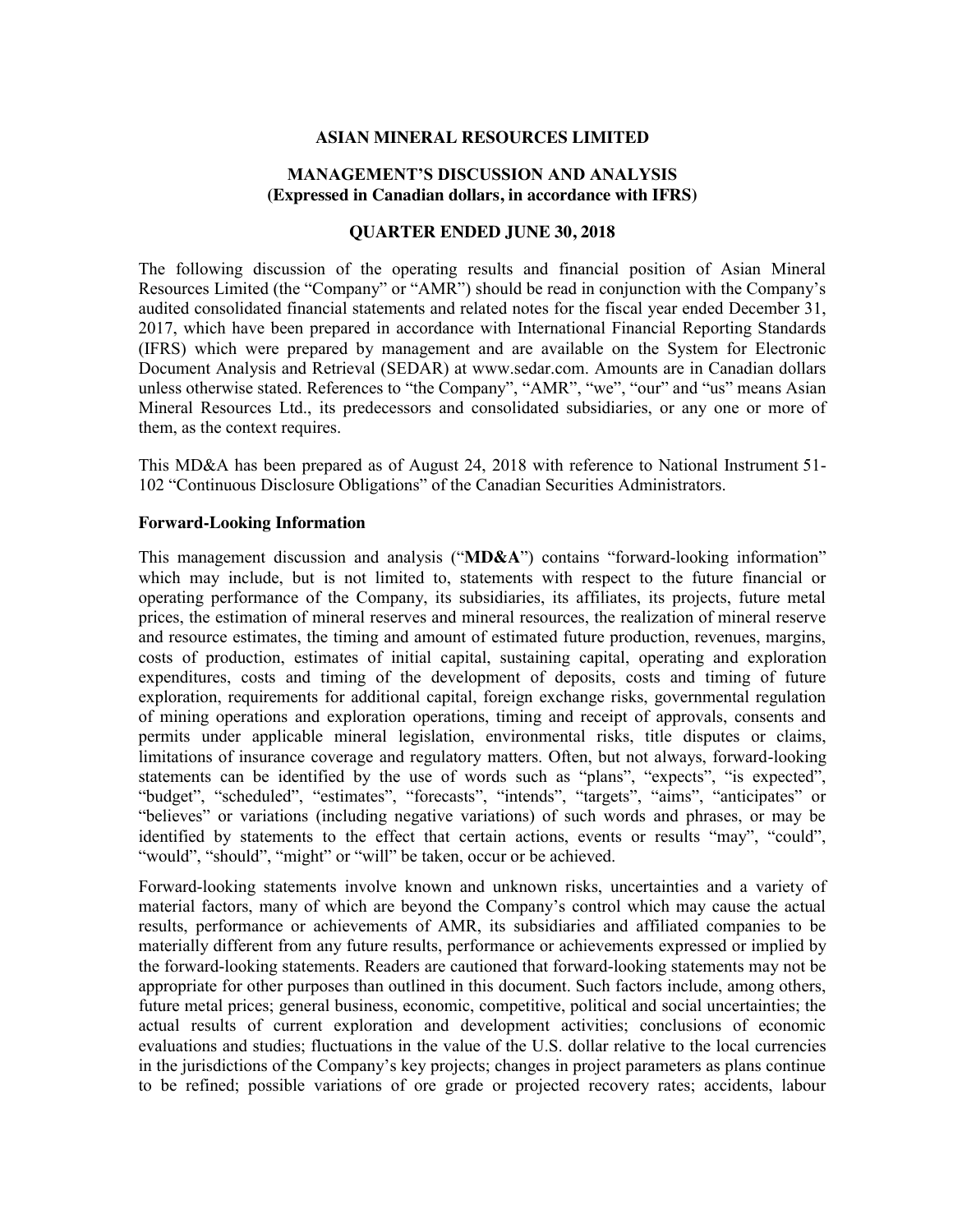disputes or slow-downs and other risks of the mining industry; climatic conditions; political instability, insurrection or war, civil unrest or armed assault; labour force availability and turnover; delays in obtaining financing or governmental approvals or in the completion of exploration and development activities; as well as those factors referred to in the section entitled "Risks and Uncertainties" section of the MD&A. The reader is also cautioned that the foregoing list of factors is not exhausted of the factors that may affect the Company's forward-looking statements.

Although the Company has attempted to identify important factors that could cause actual actions, events or results to differ materially from those described in forward-looking statements, there may be other factors that cause actions, events or results to differ from those anticipated, estimated or intended. Forward-looking statements contained herein are made as of the date of this document and, except as required by applicable law, the Company disclaims any obligation to update any forward-looking statements, whether as a result of new information, future events or results or otherwise. There can be no assurance that forward-looking statements will prove to be accurate, as actual results and future events could differ materially from those anticipated in such statements. Accordingly, readers should not place undue reliance on forward-looking statements.

In addition, please note that statements relating to "reserves" or "resources" are deemed to be forward-looking information as they involve the implied assessment, based on certain estimates and assumptions, that, the resources and reserves described can be profitably mined in the future.

#### **BUSINESS**

The Company was originally incorporated pursuant to the *New Zealand Companies Act* 1993. Effective December 31, 2004, it was continued as a British Columbia corporation under the *British Columbia Business Corporations Act*. The Company owned until July 18, 2018, 100% of AMR Nickel Limited ("**AMRN**") and 100% of Asian Nickel Exploration Limited, both of which were incorporated pursuant to the laws of the Cook Islands. Through AMRN, the Company owned 90% of Ban Phuc Nickel Mines LLP ("**BPNM**"), a limited liability company established in 1993 under the laws of the Socialist Republic of Vietnam pursuant to a Foreign Investment Licence ("**FIL**") and a related Joint Venture Agreement and Charter whereby AMRN and Mineral Development Company ("**Mideco**"), an agency of the Ministry of Heavy Industry of Vietnam, formed BPNM to jointly explore and develop what was originally a 600 km<sup>2</sup> area designated in the FIL. later decreased to 150 km<sup>2</sup> in Son La Province in north west Vietnam. Ownership of BPNM was originally held by AMRN as to 70% and by Mideco as to 30%. Mideco subsequently assigned a 10% interest in BPNM to Son La Mechanical Engineering Company, a company which was privatized and renamed Son La Mechanical Engineering Joint Stock Company ("**Coxama**"). In mid-2006, AMRN acquired Mideco's 20% interest so as to increase its interest to 90%.

The FIL was replaced in 2006 by an investment certificate issued under a new Law on Enterprises, which provides for the establishment, management, organization and operation of various types of business enterprise carrying on business in all economic sectors in Vietnam and an Investment Law which replaced the legislation under which the FIL was granted. Concurrently, the Joint Venture Agreement and Charter were amended to conform with the new legislation and the revised ownership of BPNM. Development of the Project was completed in mid-2013 and commercial production was reached in November 2013.

The Ban Phuc operation mined over 0.976 million tonnes of ore over a 3.5 year mine life, producing 20,988 tonnes of nickel and 10,245 tonnes of copper in concentrate. There were 220,262 dmt of concentrate in 42 shipments with gross revenues of US \$212.7 million. In total 11.9 kms of decline and lateral development were completed. The operation successfully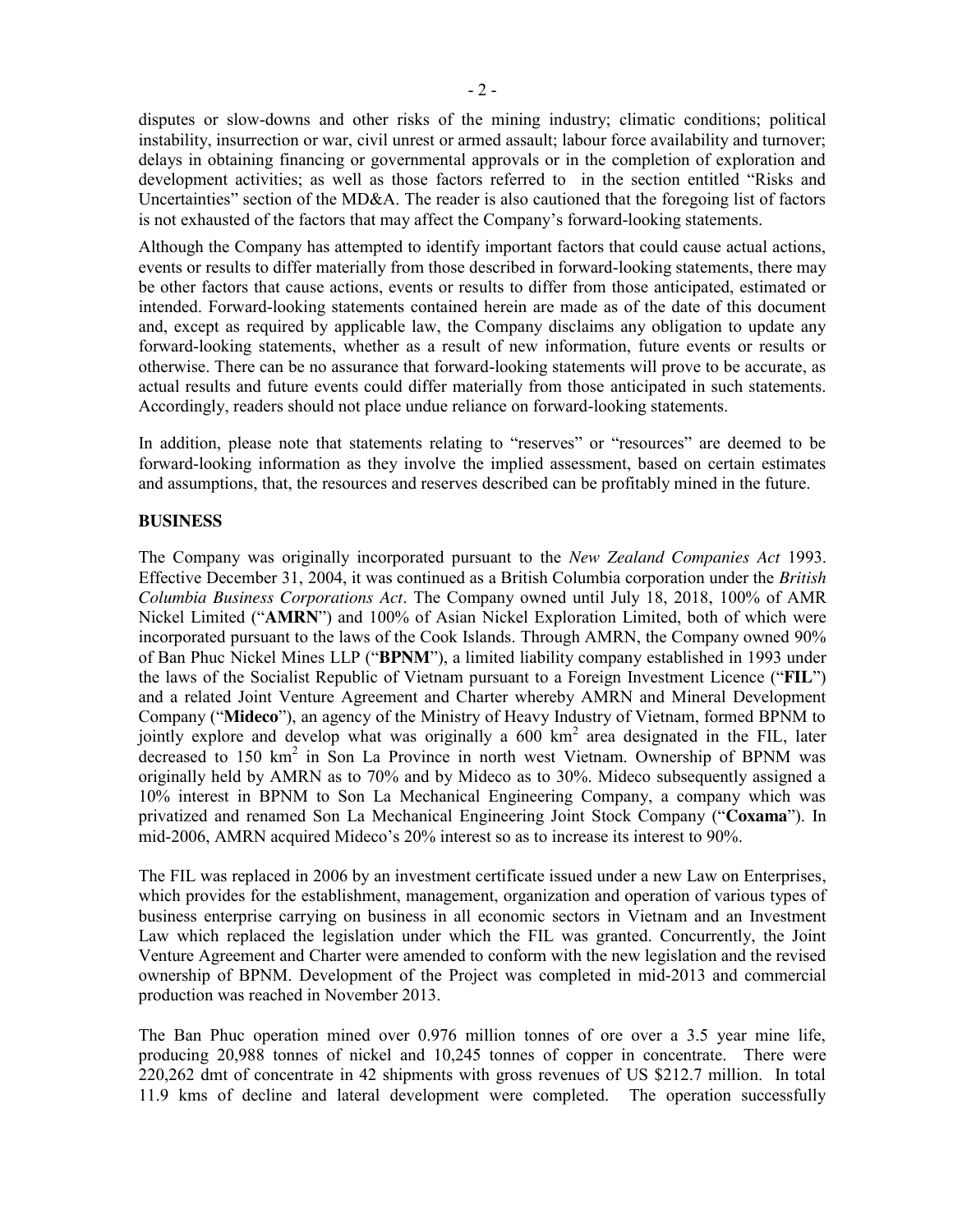employed local workers, where at its peak there was a 94% national workforce. The mine was placed on care and maintenance in October 2016, reflecting lower commodity prices and the short reserve life.

The Company's subsidiary, BPNM was awarded its mineral exploration license in July 2014 and commenced an exploration programme which provided for the exploration of nickel-copper mineralization over a significant area around its operating Ban Phuc nickel mine in Son La, Vietnam

# **Q2 2018 Highlights**

- On May 14, 2018, AMR announced that it had entered into an agreement to divest its  $90\%$ ownership interest in the Ban Phuc Nickel Mine in Vietnam to Ta Khoa Mining Limited. Completion of the Sale Agreement was subject to AMR shareholders' approval and certain customary conditions of closing, including approval of the TSX Venture Exchange. (**See subsequent event below**).
- Ban Phuc continued to maintain its strong safety performance while in care and maintenance.
- There were no reportable environmental incidents. Environmental monitoring remained in place through care and maintenance with all results within target limits.
- Environmental and stability monitoring of the tailings storage facility continued with all data continuing to be reviewed by the design engineer, Knight Piesold with satisfactory findings.

#### **Subsequent Events**

- On July 17, 2018, AMR announced that all resolutions presented before the Company's shareholders at the Annual & Special Meeting, held July 17, 2018, including board membership, appointment of auditors, approval of the continuance of the Company's stock option plan, the sale of the Company's 90% ownership interest in the Ban Phuc Nickel Mine and share consolidation were passed. With shareholder approval in place, the Company sold its 90% ownership interest in the Ban Phuc Nickel Mine to Ta Khoa Mining Limited on July 17, 2018.
- The Company has been defending a claim in the courts of Auckland, New Zealand, filed by a former director and a company controlled by the director, disputing a 0.25% gross royalty on the Company's share of smelter proceeds or other sale of product (less royalties), derived from the BPNM joint venture. Subsequent to the balance sheet date due to the Company's limited cash resources, the Company has determined not to continue defending the court proceedings and will seek to reach a mutually satisfactory settlement with the claimant. There is no certainty that such a settlement can be reached nor whether the claimant will continue to pursue his claim against the Company in the court proceedings.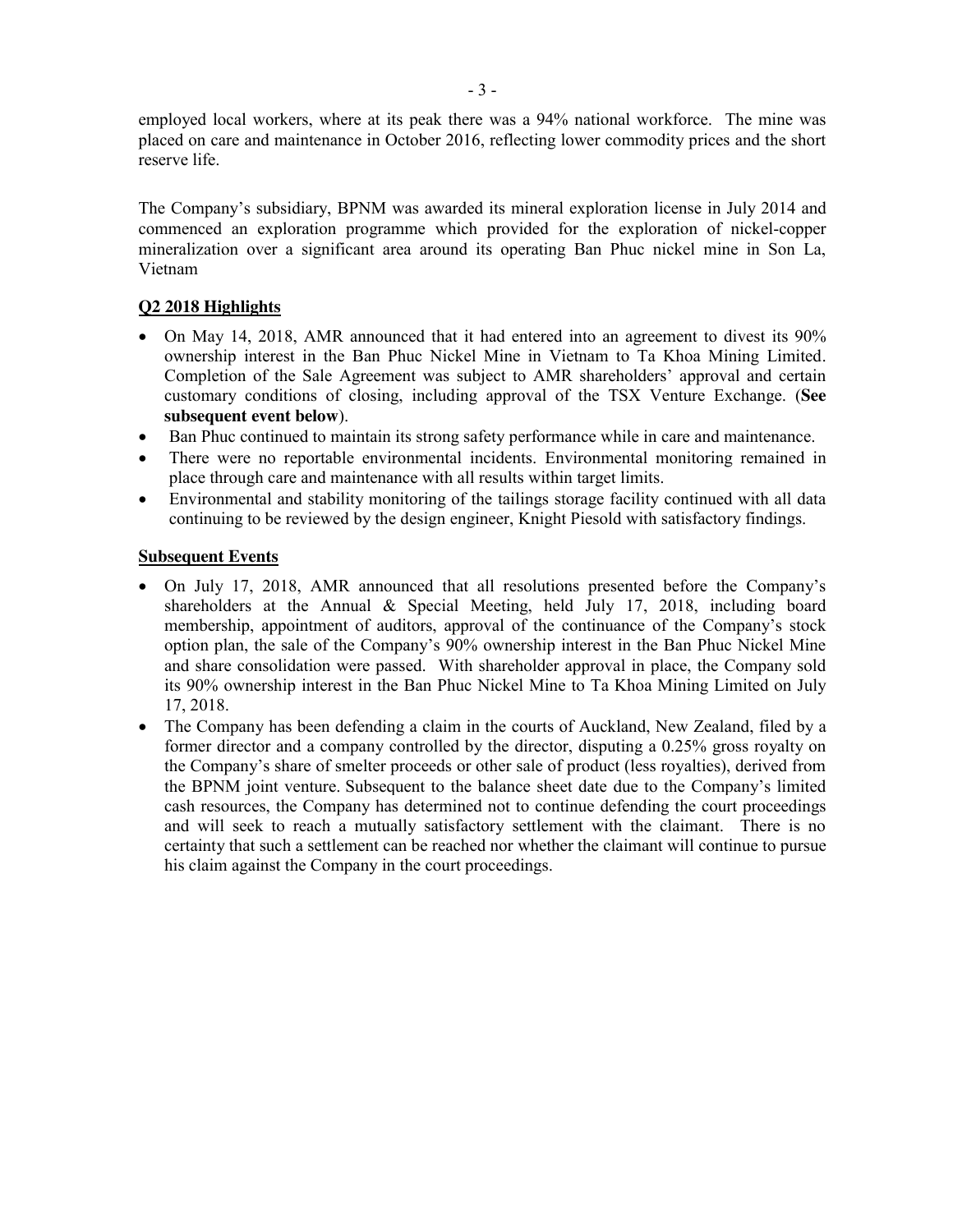# **THE QUARTER IN REVIEW**

# **BAN PHUC MINE**

The Ban Phuc Mine continued on a care and maintenance basis during the second quarter of 2018.

# **PRODUCTION RESULTS**

|                                            | <b>Quarter June</b><br>30, 2018 | <b>Quarter June</b><br>30, 2017 | <b>Quarter June</b><br>30, 2016 |
|--------------------------------------------|---------------------------------|---------------------------------|---------------------------------|
| Ore Mined (tonnes)                         |                                 |                                 | 78,065                          |
| Ore Milled (tonnes)                        |                                 |                                 | 78,084                          |
| Ni Concentrate Produced (dmt)              |                                 |                                 | 13,476                          |
| Average Ni grade $(\% )$                   |                                 |                                 | 1.87                            |
| Ni recovery $(\% )$                        |                                 |                                 | 87                              |
| Ni concentrate grade $(\% )$               |                                 |                                 | 9.7                             |
| Ni contained metal in concentrate (tonnes) |                                 |                                 | 1,318                           |
| Ni payable metal in concentrate (tonnes)   |                                 |                                 | 863                             |
| Average Cu grade $(\% )$                   |                                 |                                 | 0.87                            |
| Cu recovery $(\% )$                        |                                 |                                 | 93                              |
| Cu concentrate grade $(\% )$               |                                 |                                 | 4.8                             |
| Cu contained metal in concentrate (tonnes) |                                 |                                 | 640                             |
| Cu payable metal in concentrate (tonnes)   |                                 |                                 | 304                             |

# **FINANCIAL SUMMARY**

# **Selected Annual Information**

|                                 | <b>Quarter to</b><br>June 30, 2018 | <b>Quarter to</b><br>June 30, 2017 | <b>Quarter to</b><br>June 30, 2016<br>(Restated) |
|---------------------------------|------------------------------------|------------------------------------|--------------------------------------------------|
| Sale revenue                    | $S-$                               | \$-                                | \$7,467,406                                      |
| Interest income                 | \$143                              | \$3,102                            | \$5,892                                          |
| Net loss                        | $(\$288,690)$                      | (\$1,321,335)                      | $(\$3,554,174)$                                  |
| Loss per common share (basic)   | \$0.00                             | \$0.00                             | \$0.00                                           |
| Loss per common share (diluted) | \$0.00                             | \$0.00                             | \$0.00                                           |
| Total assets                    | \$1,506,997                        | \$4,345,272                        | \$23,698,857                                     |
| Total non-current liabilities   | \$361,138                          | \$1,504,167                        | \$1,782,627                                      |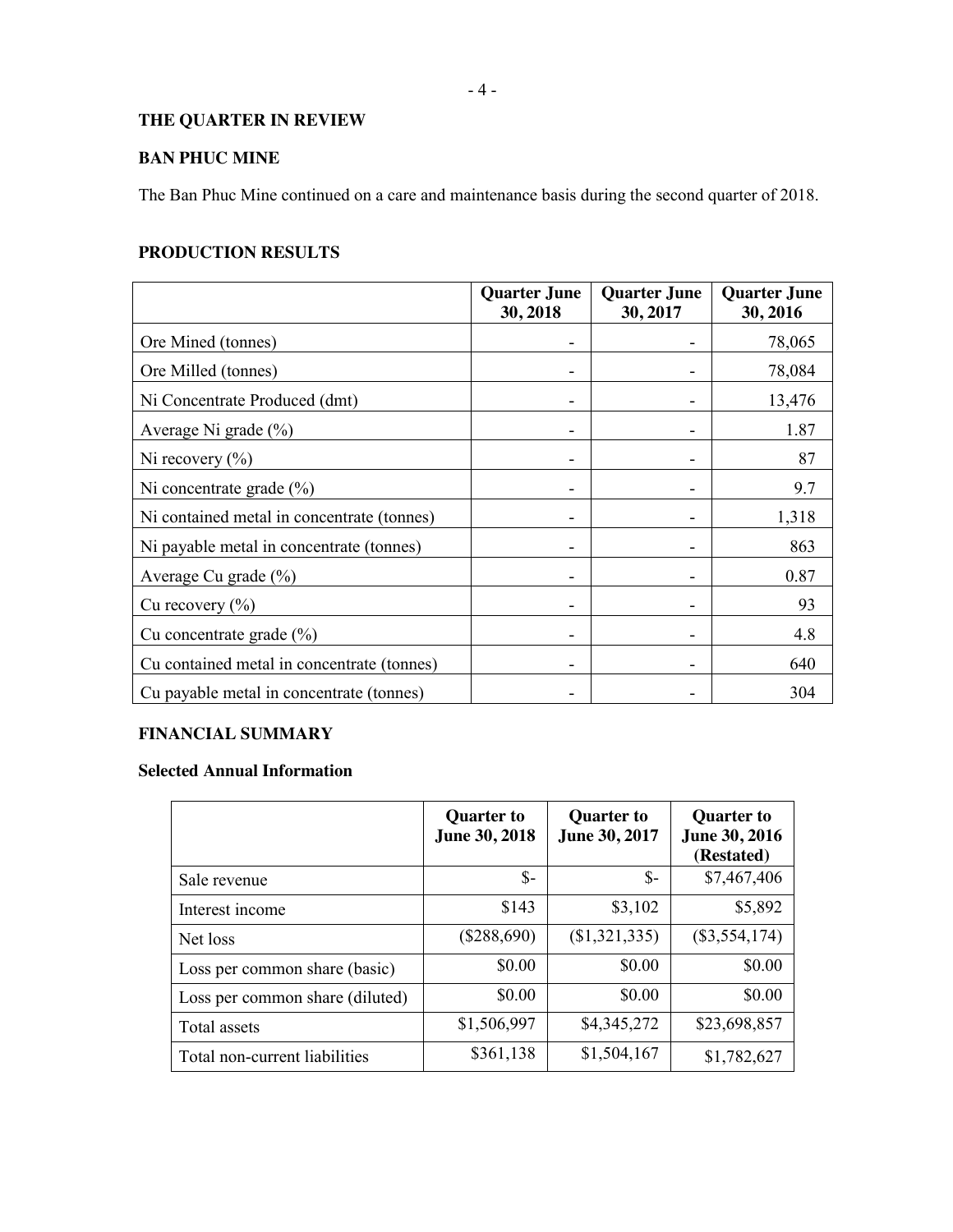|                                                                                               | <b>Quarter to</b><br><b>June 30,</b><br>2018 | <b>Quarter to</b><br><b>June 30,</b><br>2017 | <b>Ouarter to</b><br><b>June 30,</b><br>2016<br>(Restated) |
|-----------------------------------------------------------------------------------------------|----------------------------------------------|----------------------------------------------|------------------------------------------------------------|
| Expensed exploration costs                                                                    | \$(198, 164)                                 | \$110,847                                    | \$186,648                                                  |
| Expensed research and development costs (net)<br>of depreciation)                             | Nil                                          | Nil                                          | Nil                                                        |
| Building, infrastructure, mine, plant,<br>machinery, motor vehicles (net of depreciation)     | \$-                                          | \$14,594                                     | \$2,030,210                                                |
| Furniture and office equipment, licences and<br>franchises (net of depreciation/amortization) | \$-                                          | \$5,365                                      | \$990,327                                                  |
| Construction in progress                                                                      | Nil                                          | Nil                                          | Nil                                                        |

**Additional Disclosure for Venture Issuers without Significant Revenue (all figures relate to the Ban Phuc Property)**

#### **Results of Operations for the Quarter Ended June 30, 2018**

For the quarter ended June 30, 2018 and 2017, AMR incurred a net loss of \$288,690 or \$0.00 (fully diluted \$0.00) per share and a net loss \$1,321,355 or \$0.00 (fully diluted \$0.00) per share, respectively.

The Ban Phuc mine was placed on care and maintenance in the fourth quarter of 2016. Both quarters ended June 30, 2018 and 2017 contain no production revenues or costs.

The detailed operating results for the quarters ended June 30, 2018 and 2017 as follows:

|                                        | 2018       | 2017        |
|----------------------------------------|------------|-------------|
| Care and maintenance costs             |            |             |
| Site, camp administrative costs        | 34,818     | 217,269     |
| Plant costs                            | 26,671     | 42,035      |
| Other costs                            | 1,859      | 11,285      |
| General administrative expenses        |            |             |
| Salaries, wages and benefits           | 214,165    | 345,435     |
| Professional and regulatory            | 72,580     | 237,956     |
| Travel                                 | 7,594      | 37,270      |
| Office, administrative and share-based |            |             |
| compensation                           | 92,857     | 265,532     |
| Exploration                            | (198, 164) | 110,847     |
| Finance income                         | (143)      | (3,102)     |
| Finance expenses                       | 40,763     | 120,276     |
| Other income                           | (4,310)    | (63.448)    |
| Loss for the year                      | 288,690    | \$1,321,355 |

There were no shipments of concentrate in the second quarter of 2018 or 2017, as the Company moved to care  $\&$  maintenance stage during the fourth quarter of 2016.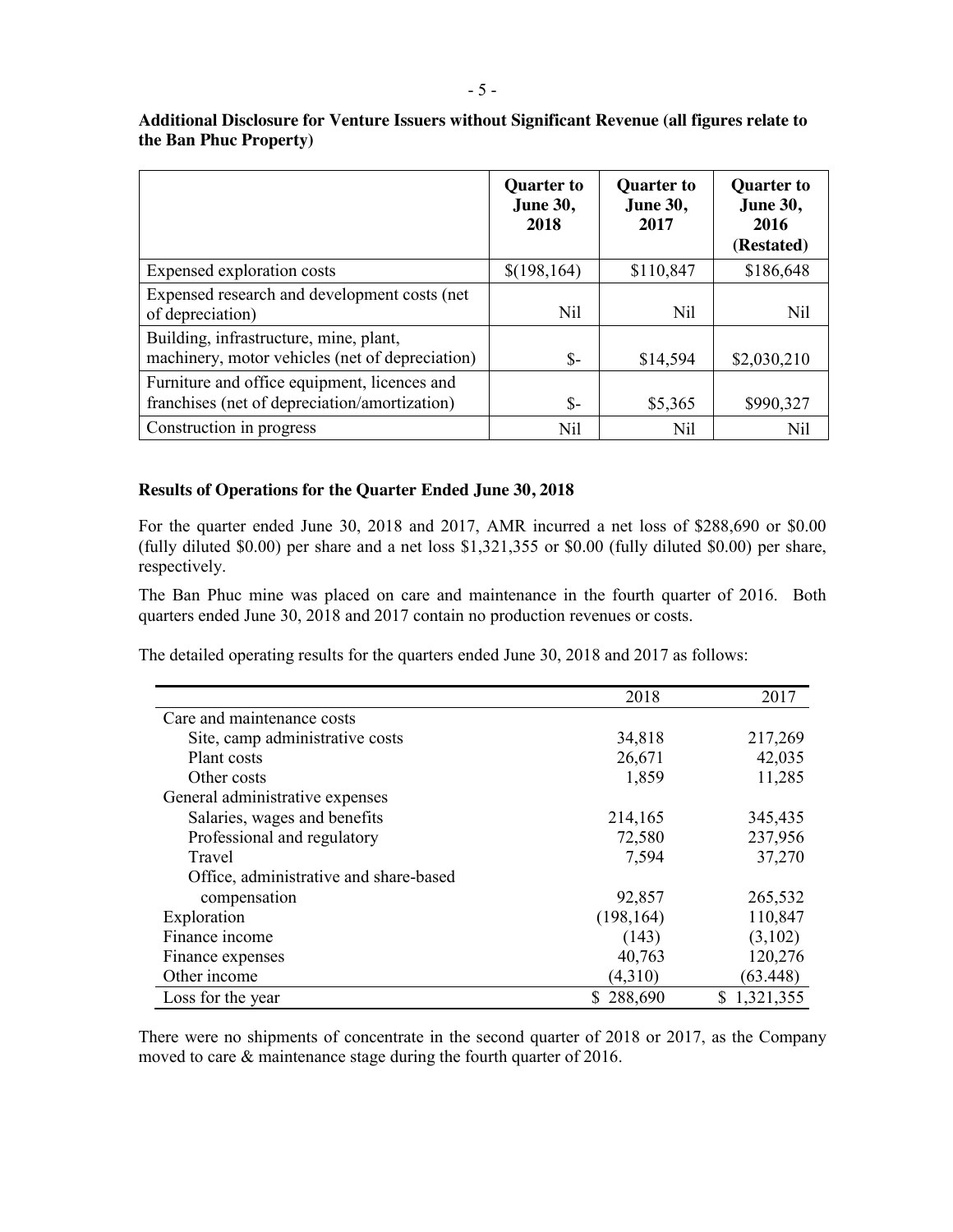Care and maintenance costs:

Ban Phuc commenced recording care and maintenance costs January 1, 2017.

- Site and camp administrative represent salaries/wages, catering costs for site/camp employees, electricity and other administrative costs for site/camp. The costs reduced to \$ 34,818 in the second quarter of 2018 from \$217,269 in the second quarter of 2017 because (i) all Vietnam employees other than mine security and limited administration personal were dismissed in April 2018 and (ii) electricity, administrative and other site costs were reduced to minimum levels.
- Plant costs decreased to  $$26,671$  in the 2018 second quarter (2017:  $$42,035$ ) reflecting the limited mine site activity.
- Other care & maintenance costs reduced to  $$1,859$  in the 2018 second quarter from \$11,285 in the same 2017 quarter reflecting the reduced employee levels and limited activity at the project.

General administrative expenses:

- Salaries, wages and benefits costs reduced to \$214,165 in the second quarter of 2018 from \$345,435 in the same 2017 period reflecting a skeleton administrative staff retained after April 2018, as most employees were severed.
- Professional, regulatory and other fees declined to  $$72,580$  in the 2018 second quarter (2017: \$237,956), reflecting minimal use of outsource consultants during 2018.
- Office, administrative and share-based compensation costs decreased to \$92,857 in the second quarter of 2018 from \$265,532 in the 2017 quarter, reflecting the reduced number of employees and the limited corporate activities.

No drilling program or other exploration activities were undertaken during June 30, 2018 quarter and only limited exploration during the similar 2017 period. There was a large credit to the exploration expense in the second quarter due to an overestimate, in the amount of \$210,000, for severance costs accrued in prior years related to exploration personnel. This over-accrual was reversed when severance was paid in April 2018.

Financial expenses decreased to \$40,763 in the second quarter 2018 (2017: \$120,276), reflecting foreign exchange costs associated with corporate transactions.

Other comprehensive loss for the quarter ended June 30, 2018 result from movements in the US dollar relative to the Canadian dollar as applied to the translation of the Company's Vietnamese subsidiary whose functional currency is the US dollar. The US dollar: Canadian dollar exchange rate decreased to 1.317 at June 30, 2018 from 1.298 at June 30, 2017. The movement between quarters resulted in other comprehensive loss of \$248,245 in Q2 2018 (Q2 2017: other comprehensive income \$212,219).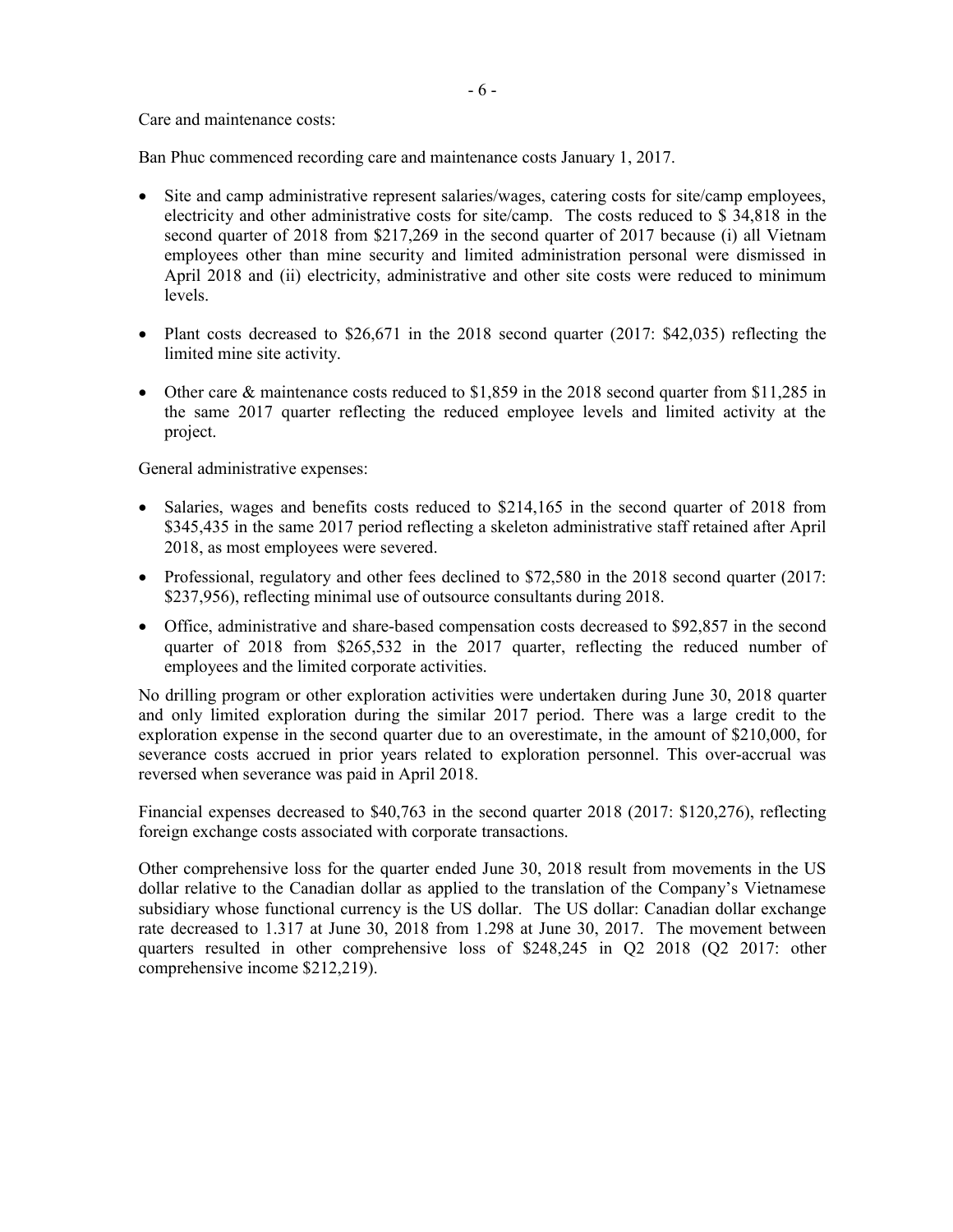#### Vietnam Tax Audit:

In March 2017, the General Department of Taxation ("GDT") commenced a tax audit at BPNM with regards to various types of taxes including value added tax, personal income tax, royalty tax, environmental protection fee, foreign contractor tax and corporate income tax for the period from 2010 to 2016. The Company had previously been audited for the period from 2010 to 2014 by the Son La Department of Taxation who had finalized its tax audit at the provincial level. Although the GDT has not issued any draft or official tax audit minutes, based on discussions with the GDT, the Company's management was notified of a number of matters, detailed as follows.

## *Royalty tax:*

The royalty tax liabilities that remain outstanding as of June 30, 2018 were historically accrued based on the prescribed methodology as stipulated by the Son La People's Committee ("Son La'). In 2014 the Son La Department of Natural Resources determined the ratio applicable to the Company for converting the quantity of finished concentrate into gross ore mined upon which the royalty taxes are based should be 7:1. This ratio was based on early plant commissioning and operation during which low grade ore was processed resulting in an unreasonably high ratio. The Company has determined that the 7:1 ratio resulted in significantly higher estimates of ore mined compared with actual ore production and therefore significantly higher royalties. The Company estimates the excess royalties paid and/or accrued to be approximately \$4.6 million higher than if they had been based on the actual ore production. On 31 January 2018 the Company received an official letter from Son La which acknowledges the total quantity of gross ore mined and concentrate produced by the Company for the period from July 2013 to September 2016 reflecting an actual ratio of ore mined to concentrate of closer to 4:1. The Company strongly believes that such official letter serves as the key evidence to support the Company's method used in determining the actual quantity of ore which would ultimately result in a refund of a portion of royalties previously paid.

Both GDT and the Company share the view that the quantity of natural resource actually exploited (the "input" method") should be used for the royalty tax calculation. However, GDT and the Company do not agree on the definition of actually exploited resources. The GDT is of the view that exploited resources includes waste rock and soil in addition to processed ore which would increase the volumes subject to royalties. The Company has estimated that using the input method based on the GDT methodology the potential liability would be reduced from the amount currently accrued by approximately \$0.4 million. Given the ongoing discussions with the GDT and uncertainty in the final royalty determination, no reduction of the historical accrual has been recorded.

## *Environmental protection fee:*

The environmental protection fee ('EPF') is applied at a rate based on either (1) actual exploited resources, or (2) for minerals which must be screened, sorted or enriched before sale, based on an estimated quantity of gross ore mined using a ratio for converting the quantity of finished mineral production. The Company historically accrued the EPF based on the first method as agreed with Son La using total exploited resources, including both ore mined and waste rock and soil, multiplied by the applicable EPF fee rate. The GDT is of the view that the Company should have used the second method since the mined ore is subject to further processing into concentrate. Using the GDT method based on the ratio of 7:1 determined by the Son La Department of Natural Resources, the Company estimates the additional potential liability could be as much as \$1.2 million higher. However based on the actual ratio of closer to 4:1 as noted above, the Company estimates a potential reduction in the liability of \$0.2 million. Given the ongoing discussions with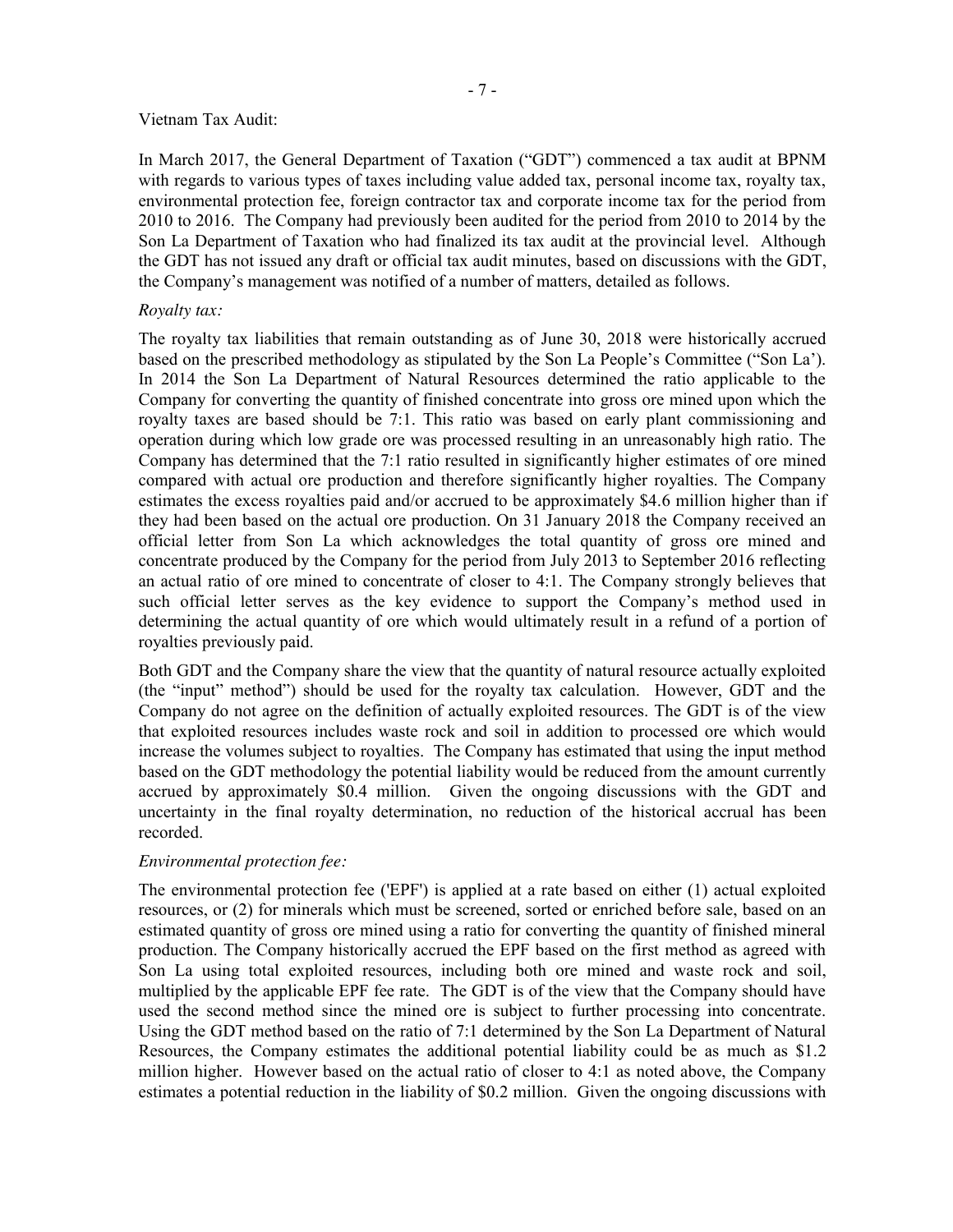the GDT and uncertainty in the final EPF determination, no adjustment to the historical accrual has been recorded.

#### *Value-added tax:*

The Company, through its Vietnam subsidiary pays value added tax (VAT) on the purchase and sale of goods and services at a rate of 5% and 10%. The Company's concentrate is a processed natural resource/mineral which is subject to VAT and applicable tax rate of 0% VAT when exported. The net amount paid or payable is recoverable, but such recovery is subject to review and assessment by local tax authorities. During the year ended December 31, 2016, the Vietnamese Ministry of Finance amended the value-added tax law whereby an entity operating in the mineral industry would be entitled to a VAT refund if the ratio of its mining costs, (including power and other energy costs) to total production costs is under 51% based on 2015 audited figures. The Company determined that its ratio of mining costs to total production costs for 2015 was higher than the 51% threshold, therefore the Company did not recognized VAT receivables in respect of costs incurred subsequent to July 1, 2016.

The GDT had determined that the Company owes an amount of \$0.2 million relating to refunds received during 2016 that it was not entitled to. The Company has therefore accrued this payable as at June 30, 2018 along with penalties and interest, estimated at \$0.05 million and \$0.07 million respectively.

## *Personal income tax:*

Historically the Company applied remote area allowances for Hanoi-based employees and for staff employed for a period greater than five years who are not eligible for concessional personal income tax ("PIT") allowances in the declaration and payment of PIT. On the assumption that the expatriates who worked full time in Hanoi and travelled back and forth to the mine site were not subject to non-taxable remote area allowance, the GDT has determined that additional PIT estimated at \$2.0 million is owed, therefore the Company has accrued this amount at June 30, 2018. The associated potential penalties and interest are estimated at \$0.3 million and \$0.8 million respectively which have also been accrued. The Company is proposing the tax authority consider applying the remote allowance for the periods the expatriates actually worked at the mine site, however the GDT has not responded to this position.

# **LIQUIDITY AND CAPITAL RESOURCES**

As at June 30, 2018, the Company had on hand cash and cash equivalents of \$0.1 million (December 31, 2017: \$0.5 million).

Cash used in operating activities decreased by \$0.83 million between the second quarters ended June 30, 2018 and 2017, to \$0.8 million cash used in the 2018 second quarter compared to \$1.6 million cash used in the same quarter in 2017. This change in operating activities reflects: i) \$1.0 million reduction in the operating loss in the second quarter of 2018; ii) \$0.1 million decrease in items not involving cash; and (iii) \$0.07 million down in non-cash operating working capital.

No cash was used in investment activities during either the second quarter of 2018 or 2017.

Cash provided by financing activities represent loans from Pala Investments Limited and Ta Khoa Mining Limited.

During the first half of 2018, the Company explored a number of strategic options, as it was in need of a cash injection to meet anticipated expenditures. The primary focus was on the sale of all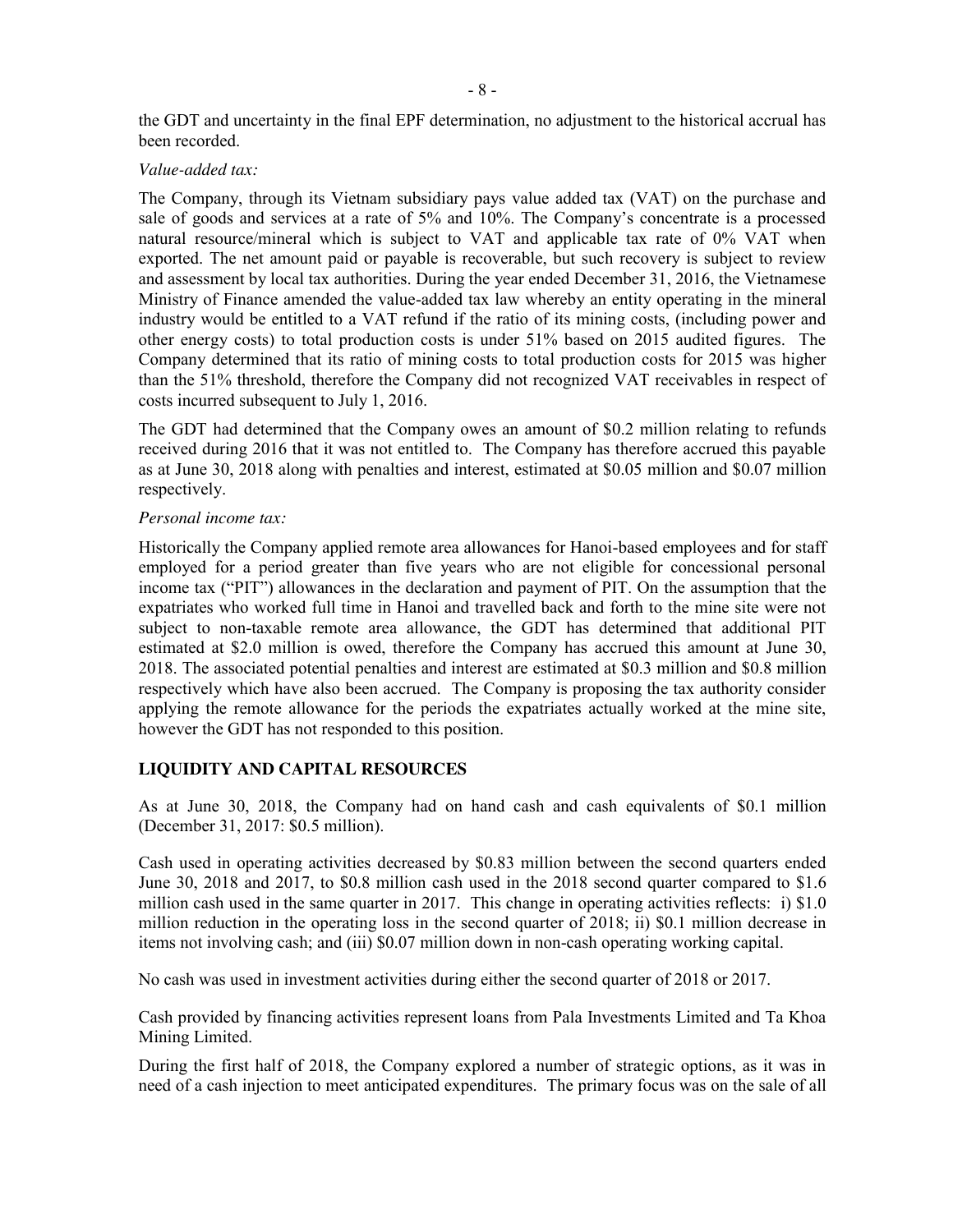the assets comprising the Ban Phuc mining operation held by the Company's 90% owned subsidiary. On May 14, 2018, the Company has entered into an agreement (the "Sale Agreement") to divest its 90% ownership interest in BPNM to Ta Khoa Mining Limited, ("Ta Khoa"), a company registered in the British Virgin Islands and established by its longstanding in-country senior manager, Mr. Stephen John Ennor. Completion of the Sale Agreement is subject to the Company shareholders' approval and certain customary conditions of closing, including approval of the TSX Venture Exchange. On July 17, 2018 the Company completed the sale to Ta Khoa Mining Limited.

During the 2018 second quarter the Company obtained loans of US \$180,000, US \$380,000 and US \$70,000 from Pala, the majority shareholder of the Company and US \$70,000 from Ta Khoa. The funds from these loans were used to complete employee termination payments and certain other costs to prepare BPNM for potential sale, restructuring or liquidation, along with covering on-going administrative operating costs.

The Company requires additional funding to continue its administrative activities and to search for other mining/exploration opportunities.. If further sources of funding are not obtained, the Company could be forced into reorganization, bankruptcy or insolvency proceedings. Additional financing may not be available when needed or, if available, the terms of such financing might not be favourable to the Company and might involve substantial dilution to existing shareholder. These factors indicate the existence of a material uncertainty that casts significant doubt about the Company's ability to continue as a going concern.

|                                                  | Payment due by period |                     |               |
|--------------------------------------------------|-----------------------|---------------------|---------------|
|                                                  | <b>Total</b>          | Less than 1<br>year | $1 - 3$ years |
| Purchase obligations                             | 188,222               | 188,222             |               |
| Due to related parties $(1)$                     | 1,416,498             | 1,416,498           |               |
| Other obligations (including)<br>taxes $&$ fees) | 11,446,008            | 10,435,680          | 1,010,328     |
| Total                                            | 13,050,728            | 12,040,400          | 1,010,328     |

The Company had the following contractual obligations at June 30, 2018:

.

(1) Represents payable to Pala for advisory fees, secondment of personnel and reimbursement of travel costs in the amount of \$857,306, payable to Directors of the Company \$440,695 for director fees, and \$118,497 payable to executive officers for monthly consultant service in Q2 2018.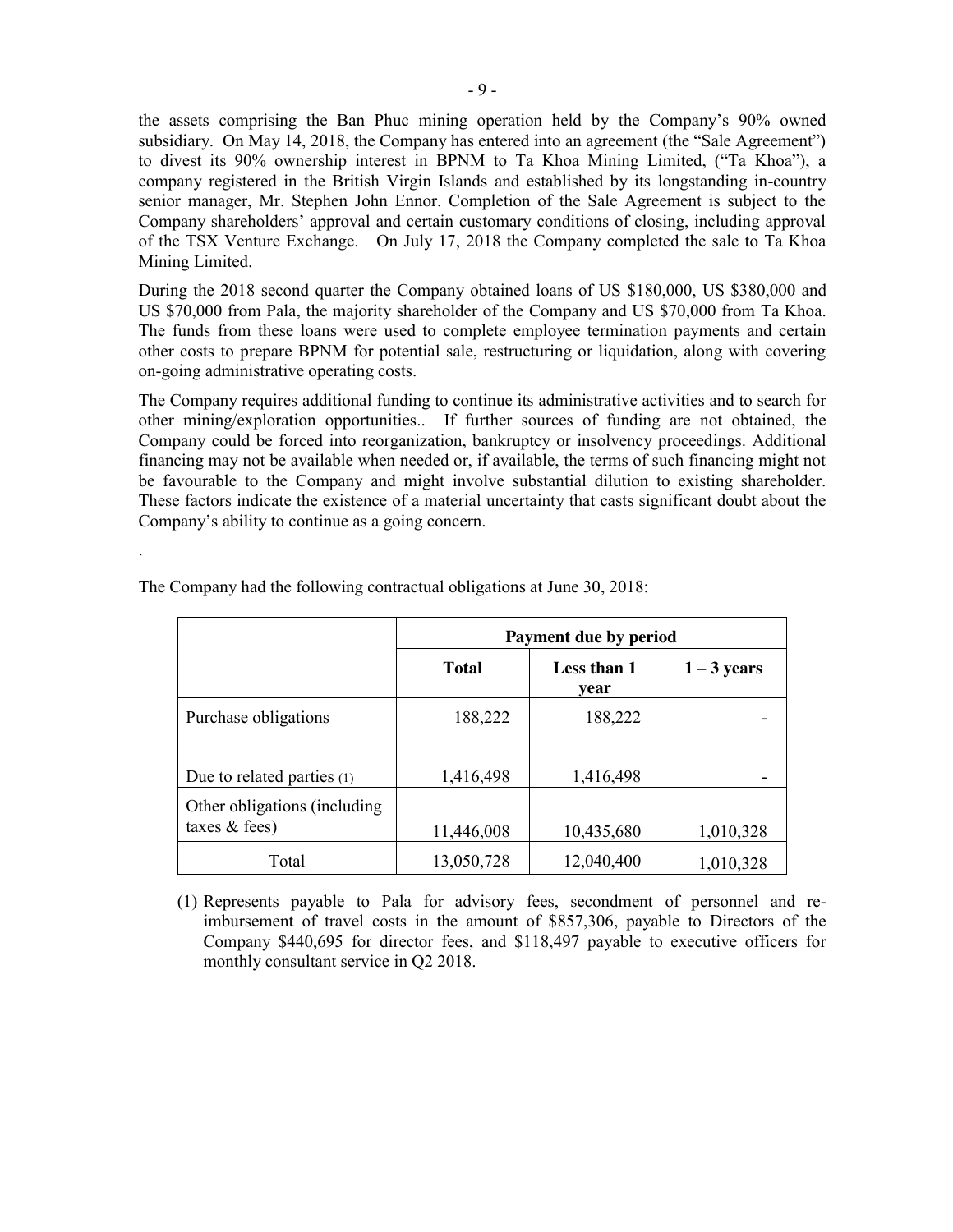# **Summary of Quarterly Results**

|                                              | Jun 30,<br>2018 | Mar 31,<br>2018          | Dec 31,<br>2017              | Sep 30,<br>2017 | June 30,<br>2017         | Mar 31,<br>2017 | Dec 31,<br>2016 |
|----------------------------------------------|-----------------|--------------------------|------------------------------|-----------------|--------------------------|-----------------|-----------------|
| Concentrate<br>Sold (dmt)                    | $\overline{a}$  | $\overline{a}$           | $\overline{a}$               |                 | ÷,                       | $\overline{a}$  | 4,707           |
| Sale revenues                                |                 |                          |                              |                 |                          | \$536,927       | \$4,691,970     |
| <b>Interest income</b>                       | \$143           | \$814                    | \$1,601                      | \$1,920         | \$3,102                  | \$1,101         | \$119,592       |
| <b>Royalty</b>                               | $\overline{a}$  | L,                       | L.                           |                 | $\overline{a}$           | $\overline{a}$  | \$1,417,135     |
| <b>Production costs</b>                      | $\overline{a}$  |                          |                              |                 |                          | ÷,              | \$5,979,222     |
| Concentrate<br>transport<br>&logistics       | $\overline{a}$  | $\overline{\phantom{a}}$ | $\qquad \qquad \blacksquare$ | $\overline{a}$  | $\overline{\phantom{a}}$ | $\overline{a}$  | \$28,612        |
| Care $\&$<br>maintenance<br>costs            | \$63,348        | \$84,009                 | \$78,910                     | \$168,020       | \$270,589                | \$252,256       |                 |
| General &<br>administrative<br>expenses      | \$387,196       | \$520,080                | \$3,006,597                  | \$995,376       | \$886,193                | \$732,442       | \$1,430,490     |
| <b>Exploration</b>                           | (\$198,164)     | \$160,519                | \$213,977                    | \$101,349       | \$110,847                | \$94,969        | \$386,911       |
| Other income/<br>(expense)                   | \$4,310         | \$40,663                 | \$8,868                      | $(\$202,922)$   | \$63,448                 | \$51,543        | $(\$224,508)$   |
| <b>Financial</b><br>income/(expense)         | $(\$40,620)$    | (\$44,812)               | (\$1,326,163)                | (\$88,406)      | (\$117,174)              | (\$103, 139)    | $(\$60,951)$    |
| <b>Net Loss</b>                              | (\$288,690)     | ( \$768, 758)            | (\$4,616,780)                | (\$1,556,073)   | $(\$1,321,355)$          | (\$594,336)     | ( \$4,835,855)  |
| Income (Loss)<br>per share (non-<br>diluted) | (S0.00)         | (S0.00)                  | (S0.01)                      | (S0.00)         | (S0.00)                  | (S0.00)         | (S0.01)         |
| Income (Loss)<br>per share<br>(diluted)      | (S0.00)         | (\$0.00)                 | $(\$0.01)$                   | $(\$0.00)$      | $(\$0.00)$               | $(\$0.00)$      | $(\$0.01)$      |
| <b>Total Assets</b>                          | \$1,506,997     | \$1,431,476              | \$1,841,600                  | \$2,862,279     | \$4,345,272              | \$5,688,062     | \$7,624,185     |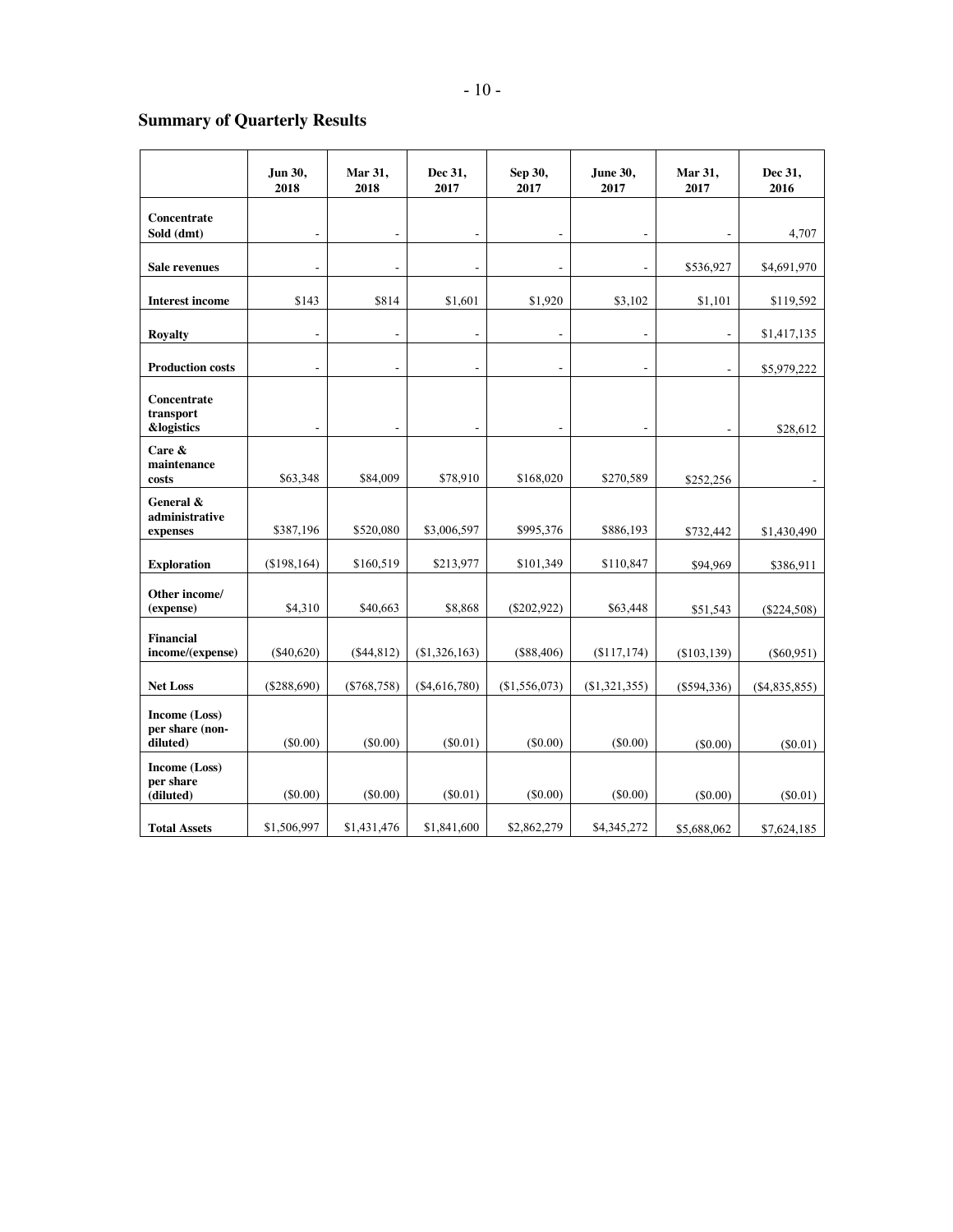#### **Results of Operations for six months ended June 30, 2018**

|                                        | 2018        | 2017        |
|----------------------------------------|-------------|-------------|
| Revenue                                |             | 536,927     |
| Care and maintenance costs             |             |             |
| Site, camp administrative costs        | (73,062)    | (414, 816)  |
| Plant costs                            | (66, 180)   | (66, 034)   |
| Other costs                            | (8,115)     | (41, 995)   |
| General administrative expenses        |             |             |
| Salaries, wages and benefits           | (547, 105)  | (867, 894)  |
| Professional and regulatory            | (122,087)   | (307, 291)  |
| Travel                                 | (28, 142)   | (53, 785)   |
| Office, administrative and share-based |             |             |
| compensation                           | (209, 942)  | (389, 666)  |
| Exploration                            | 37,645      | (205, 816)  |
| Finance income                         | 957         | 4,203       |
| Finance expenses                       | (86,389)    | (224, 516)  |
| Other income                           | 44,974      | 114,991     |
| Loss for the year                      | (1,057,446) | (1,915,692) |

The detailed operating results for the six months ended June 30, 2018 and 2017 are as follows:

The revenue in 2017 reflects the final price adjustment on settlement of the final shipment of concentrate in 2016.

Ban Phuc commenced recording care and maintenance costs January 1, 2017.

- Site and camp administrative represented salaries/wages, catering costs for site/camp employees, electricity and other administrative costs for site/camp. It reduced to \$73,062 in the six months of 2018 from \$414,816 during the same 2017 months due to (i) substantial reduction of employees in April 2018; (ii) electricity, administrative and other site costs were reduced to a minimum level; and (iii) headcount for the plant was reclassified to plant costs.
- Plant costs in the first half of 2018 was at  $$66,180$ , in line with the same period in 2017. This is mainly due to (i) reduced staff during the second quarter of 2018; net off with (ii) salaries and wages of headcount for plant reclassified from site & camp administrative costs.
- Other care & maintenance costs reduced to \$8,115 in the first half of 2018 from \$41,995 in the same period 2017 reflecting the cost reduction program undertaken.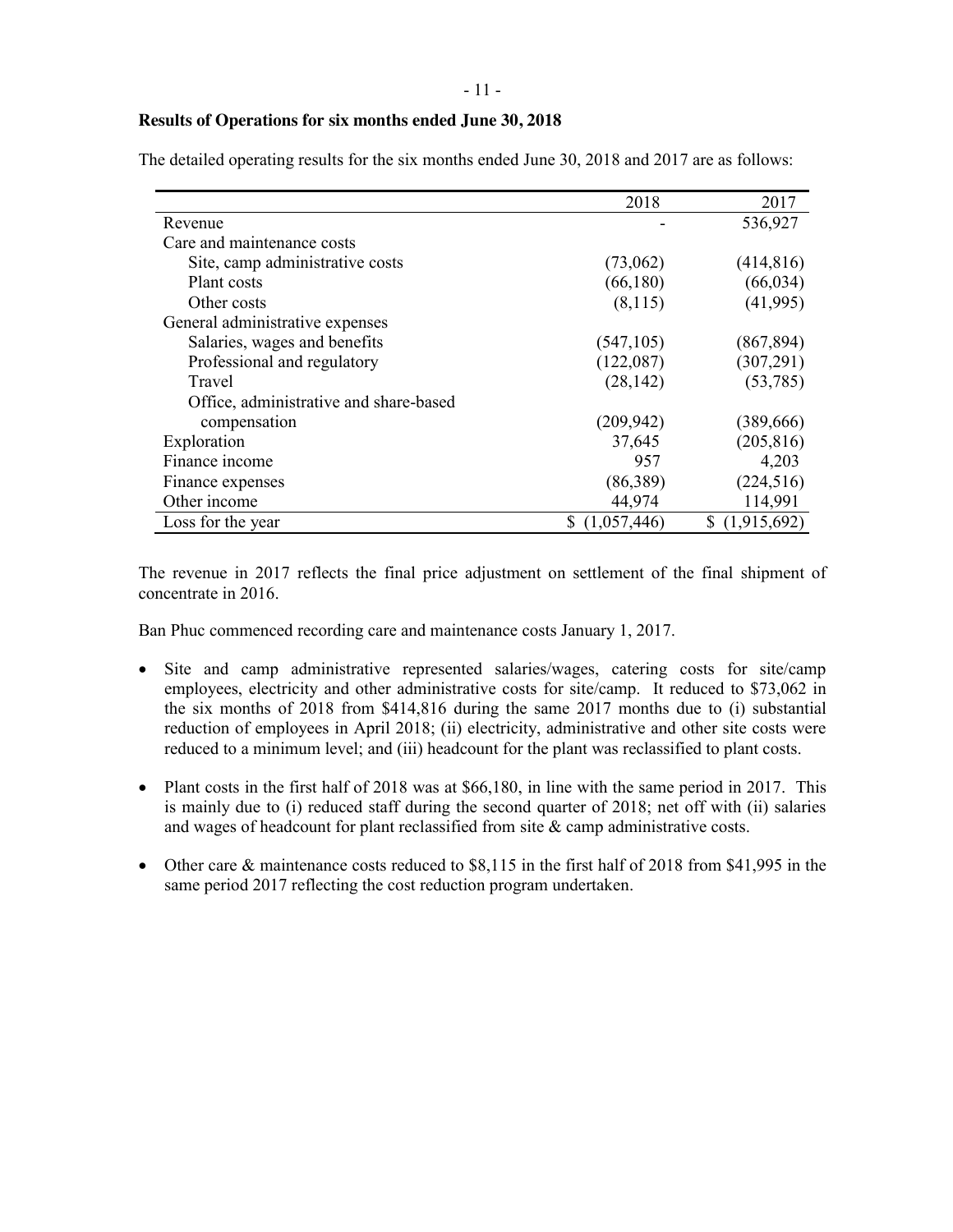General administrative expenses:

- Salaries, wages and benefits costs reduced to \$547,105 in the first six months of 2018 (2017: \$867,894) reflecting the reduction in administrative headcount in April 2018.
- Professional, regulatory and other fees declined to \$122,087 in the first two quarters of 2018 from \$307,291 during the same 2017 period, reflecting a minimized use of outsourced consultants during the later care & maintenance stages.
- Office, administrative and share-based compensation costs decreased to \$209,942 in the first six months of 2018 (2017: \$389.666) due to the reduced number of employees and activities during 2018.

No drilling program or other exploration activities were undertaken in six months ended June 30, 2018 and there were only limited activities during the same 2017 period.

Financial expenses decreased to \$86,389 in the first half 2018 from \$224,516 in the same period in 2017. The first half 2017 reflected foreign exchange expenses incurred when the Company paid various consultants in other countries for an aborted corporate transaction.

# **SIGNIFICANT ACCOUNTING POLICIES AND ESTIMATES**

In the application of the group's accounting policies, which are described in Note 3 of the notes to the consolidated financial statements, management is required to make judgments, estimates, and assumptions about carrying values of assets and liabilities that are not readily apparent from other sources. The estimates and associated assumptions are based on historical experience and various other factors that are believed to be reasonable under the circumstances, the results of which form the basis of making the judgments. Actual results may differ from these estimates.

The estimates and underlying assumptions are reviewed on an ongoing basis. Revisions to accounting estimates are recognized in the period in which the estimate is revised if the revision affects only that period or in the period of the revision and future periods if the revision affects both current and future periods.

The following are the critical judgments that management has made in the process of applying the group's accounting policies and that have the most significant effect on the amounts recognized in the Financial Statements:

## **Basis of presentation**

The consolidated financial statements of the Company have been prepared in accordance with International Accounting Standards ("IAS 34") "Interim Financial Reporting". The consolidated financial statements include the accounts of the Company and its wholly owned subsidiaries, AMR Nickel and Asian Nickel Exploration Limited and its 90% owned BPNM joint venture which is fully consolidated. The Company's presentation currency is Canadian dollars. The functional currency of AMR and its subsidiaries AMR Nickel Limited and Asian Nickel Exploration Limited is the Canadian dollar, while the U.S dollar is the functional currency of its subsidiary BPNM.

## **Going Concern**

In October 2016, the Ban Phuc mine was placed on care and maintenance.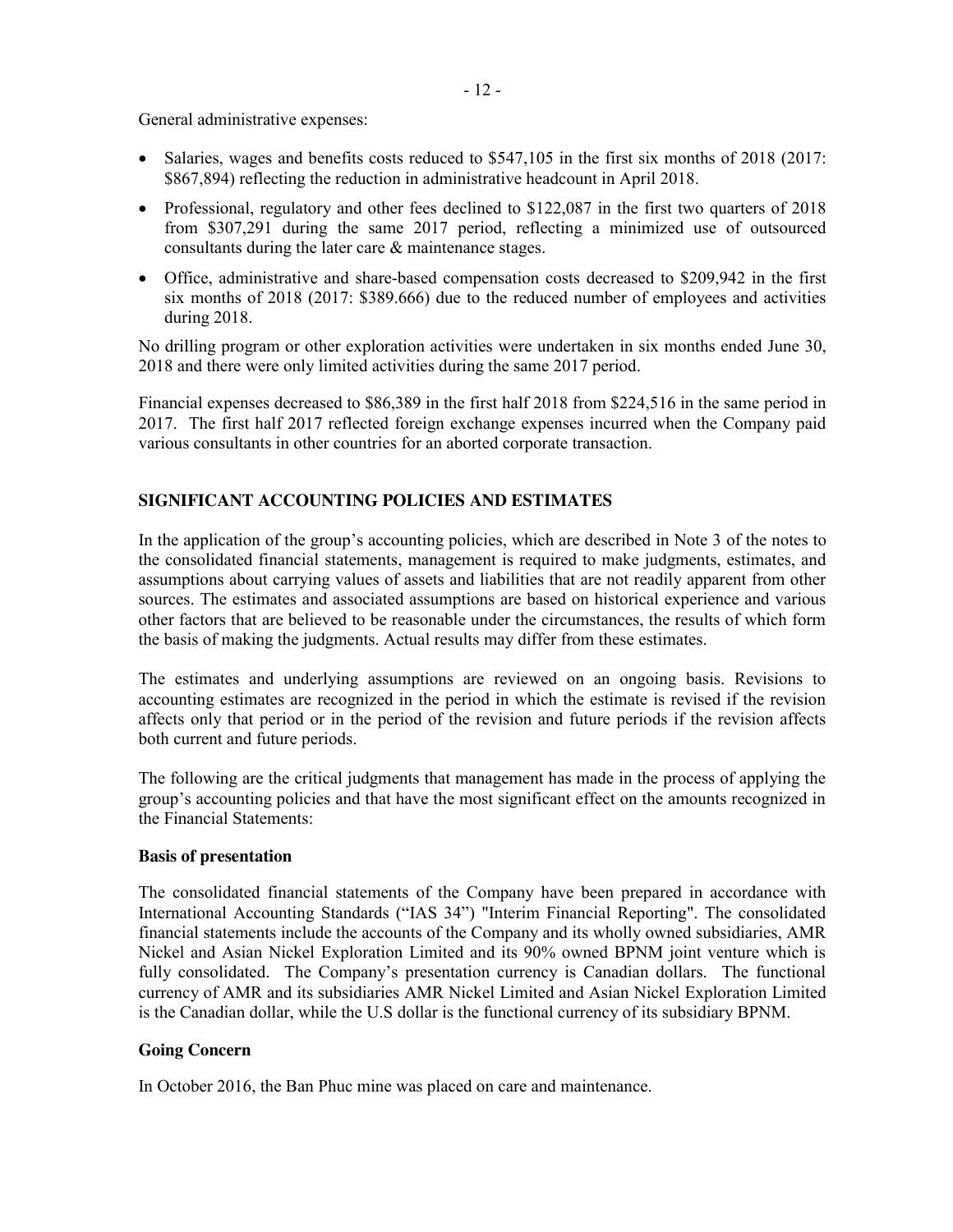As at June 30, 218, the Company had cash and cash equivalents of \$0.1 million and working capital of negative \$10.9 million. During the quarter ended June 30, 2018, the Company generated a net loss of \$0.3 million and had an accumulated deficit of \$152.2 million.

The Company requires a current cash injection in order to meet anticipated expenditures.

Subsequent to the balance sheet date, the Company sold its interest in BPNM to Ta Khoa Mining Limited ("**Ta Khoa**"), a company registered in the British Virgin Islands and established by its longstanding in-country senior manager, Mr. Stephen John Ennor. During the second quarter the Company obtained loans of US\$180,000, US\$380,000 and US \$70,000 from Pala, the majority shareholder of the Company, and US \$70,000 from Ta Khoa. The loan proceeds were used to pay employee termination payments, certain other costs to prepare BPNM for sale, and general administrative expenses. Additional funding will be required to ensure the payment of continued administrative costs. There can be no assurance that the Company will be able to obtain sufficient financing which could force the Company into reorganization, bankruptcy or insolvency proceedings. Additional financing may not be available when needed or, if available, the terms of such financing might not be favourable to the Company and might involve substantial dilution to existing shareholders.

These factors indicate the existence of a material uncertainty that casts significant doubt about the Company's ability to continue as a going concern.

The business of mining and exploring for minerals involves a high degree of risk and there can be no assurance that current operations, including explorations programs, will result in profitable mining operations. The recoverability of the carrying value of exploration and development properties and the Company's continued existence is dependent upon the preservation of its interest in the underlying properties, the discovery of economically recoverable reserves, the achievement of profitable operations, the ability of the Company to raise additional financing, if necessary, or alternatively upon the Company's ability to dispose of its interest on an advantageous basis. Changes in future conditions could require material write-downs of the carrying values.

#### **Asset Impairment**

The Company's mining and processing assets, and other tangible and intangible assets were fully depreciated and amortized as at December 31, 2017.

To determine fair value, management assesses the recoverable amount of the assets using the net present value of expected future cash flows. The assessment of fair values requires the use of judgments and assumptions for estimated recoverable production, long term commodity prices, discount rates, rehabilitation costs, future capital requirements and operating performance. Changes in any of these judgments or assumptions could result in a significant difference between the carrying amount and fair value of these assets.

## **Provision for rehabilitation costs**

The Company is required to decommission, rehabilitate and restore mines and processing sites at the end of their producing lives to a condition acceptable to the relevant authorities. The provision has been calculated taking into account the estimated future obligations including the costs of dismantling and removal of facilities, restoration and monitoring of the affected areas. The provision for future restoration costs is the estimate agreed with the expenditure required to settle the restoration obligation at the reporting date.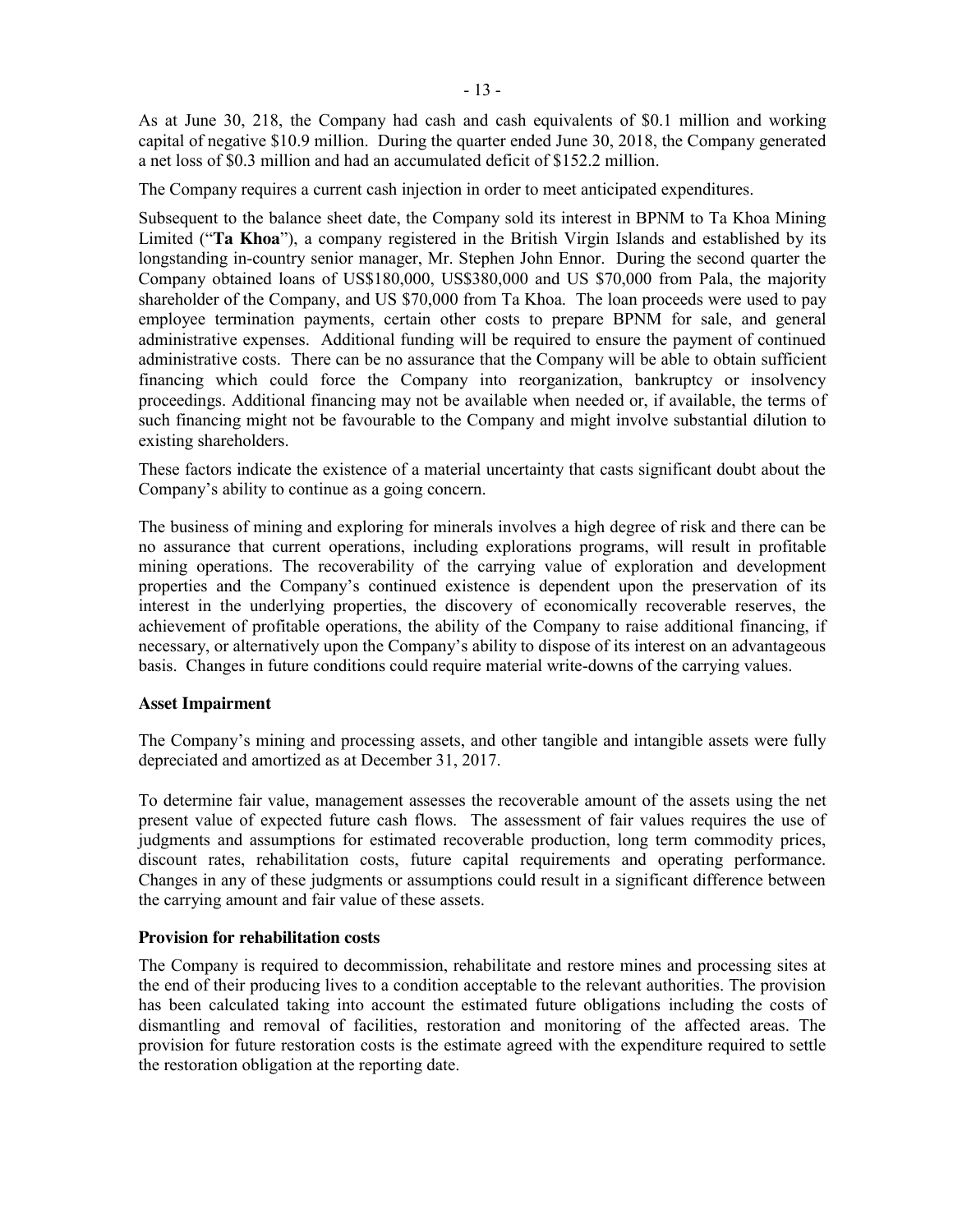At June 30, 2018, there was a provision for rehabilitation of \$427,105 (December 31, 2017: \$406,904). As of June 30, 2018, the Company has deposited with Vietnam Government \$361,138 (December 31, 2017: \$344,057) as an advance deposit for future closure and rehabilitation expenditures.

#### **Ore reserve estimates**

Estimates of recoverable quantities of reserves include assumptions on commodity prices, exchange rates, discount rates and production costs for future cash flows. It also involves assessment and judgment of difficult geological models. The economic, geological and technical factors used to estimate ore reserves may change from period to period. Changes in ore reserves affect the carrying values of mine properties, property, plant and equipment and the provision for rehabilitation assets. Ore reserves are integral to the amount of depreciation and amortization that will be charged to the Consolidated Statement of Operations and Comprehensive Loss.

#### **Share-based compensation**

The Company has a share option plan, under which the fair value of all share-based awards is estimated using the Black-Scholes Option-Pricing Model at the grant date and amortized over the vesting periods. An individual is classified as an employee when the individual is an employee for legal or tax purposes or provides services similar to those performed by a direct employee, including directors of the Company. Share-based payments to non-employees are measured at the fair value of the goods or services received or the fair value of the equity instruments issued if it is determined the fair value of the goods or services cannot be reliably measured and are recorded at the date the goods or services are received. The amount recognized as an expense is adjusted to reflect the number of awards expected to vest.

Upon the exercise of the share purchase options, consideration paid together with the amount previously recognized in the share-based payment reserve is recorded as an increase to capital. Charges for share purchase options that are forfeited before vesting are reversed from the sharebased payments reserves. For those share purchase options that expire or are forfeited after vesting, the amount previously recorded in share-based payments reserve is transferred to deficit.

During the second quarter 2018, the Company recognized share-based compensation expense related to share options in the amount of \$24,743 (first quarter 2017: \$151,512).

## **Off-Balance Sheet Arrangements**

The Company does not have any off-balance sheet arrangements at June 30, 2018.

#### **Future Accounting Policies**

The accounting policies applied by the Company in these unaudited condensed interim consolidated financial statements are the same as those applied by the Company in its audited consolidated financial statements as at and for the year ended December 31, 2017 except as described below.

#### IFRS 9 *Financial Instruments*

IFRS 9 sets out requirements for recognizing and measuring financial assets, financial liabilities and some contracts to buy or sell non-financial items. This standard replaces IAS 39 Financial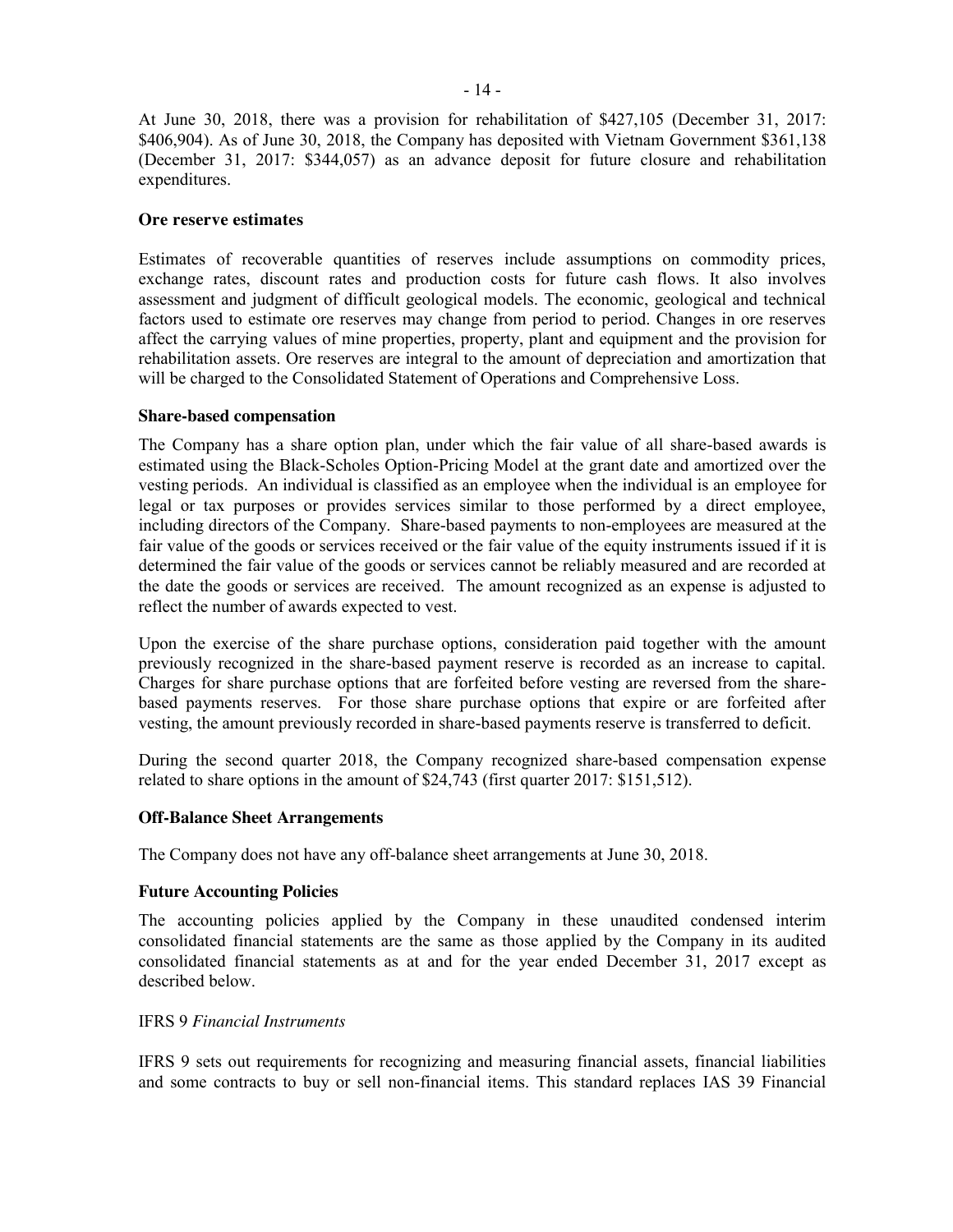Instruments: Recognition and Measurement. The adoption of IFRS 9 did not have a material impact on the consolidated financial statements because of the nature of the Company's operations and the types of financial assets that it holds.

(i) Classification and measurement of financial assets and financial liabilities

IFRS 9 largely retains the existing requirements in IAS 39 for the classification and measurement of financial liabilities. However, it eliminates the previous IAS 39 categories for financial assets of held- to-maturity, loans and receivables, and available for sale.

Under IFRS 9, on initial recognition, a financial asset is classified as measured at: amortized cost; Fair Value in Other Comprehensive Income ("FVOCI") – debt investment; FVOCI – equity investment; or Fair Value Through Profit or Loss ("FVTPL"). The classification of financial assets under IFRS 9 is generally based on the business model in which a financial asset is managed and its contractual cash flow characteristics. Derivatives embedded in contracts where the host is a financial asset in the scope of the standard are never separated. Instead, the hybrid financial instrument as a whole is assessed for classification.

A financial asset is measured at amortized cost if it meets both of the following conditions and is not designated as at FVTPL:

- it is held within a business model whose objective is to hold assets to collect contractual cash flows; and
- its contractual terms give rise on specified dates to cash flows that are solely payments of principal and interest on the principal amount outstanding.

A debt investment is measured at FVOCI if it meets both of the following conditions and is not designated as at FVTPL:

- it is held within a business model whose objective is achieved by both collecting contractual cash flows and selling financial assets; and
- its contractual terms give rise on specified dates to cash flows that are solely payments of principal and interest on the principal amount outstanding.

On initial recognition of an equity investment that is not held for trading, the Company may irrevocably elect to present subsequent changes in the investment's fair value in OCI. This election is made on an investment-by-investment basis.

All financial assets not classified as measured at amortized cost or FVOCI as described above are measured at FVTPL. This includes all derivative financial assets. On initial recognition, the Company may irrevocably designate a financial asset that otherwise meets the requirements to be measured at amortized cost or at FVOCI as at FVTPL if doing so eliminates or significantly reduces an accounting mismatch that would otherwise arise.

A financial asset (unless it is a trade receivable without a significant financing component that is initially measured at the transaction price) is initially measured at fair value plus, for an item not at FVTPL, transaction costs that are directly attributable to its acquisition.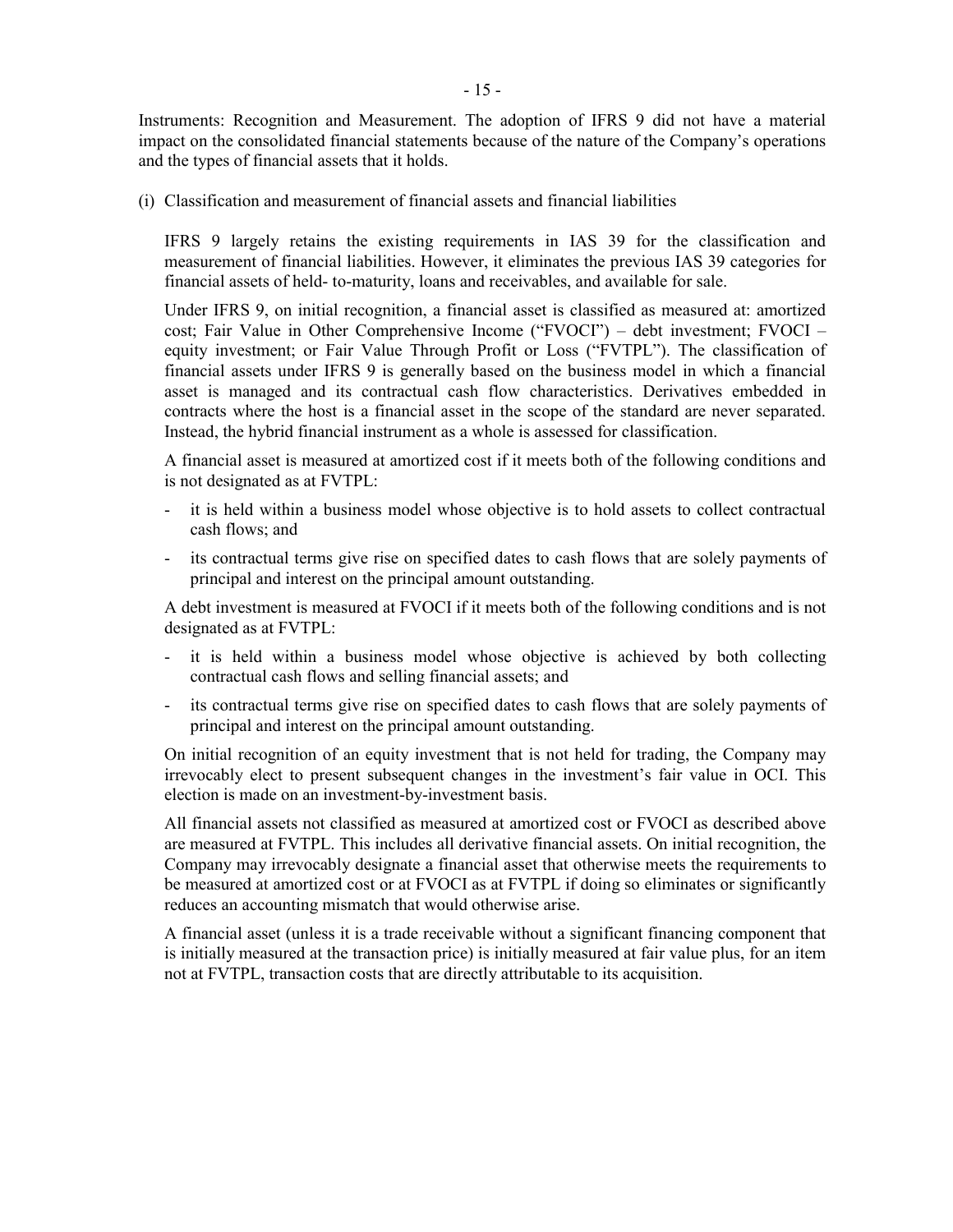The following accounting policies apply to the subsequent measurement of financial assets.

**Financial assets at FVTPL** 

#### **Financial assets at amortized cost**

#### **Debt investments at FVOCI**

## **Equity investments at FVOCI**

These assets are subsequently measured at fair value. Net gains and losses, including any interest or dividend income, are recognized in profit or loss.

These assets are subsequently measured at amortized cost using the effective interest method. The amortized cost is reduced by impairment losses. Interest income, foreign exchange gains and losses and impairment are recognized in profit or loss. Any gain or loss on derecognition is recognized in profit or loss.

These assets are subsequently measured at fair value. Interest income calculated using the effective interest method, foreign exchange gains and losses and impairment are recognized in profit or loss. Other net gains and losses are recognized in OCI. On derecognition, gains and losses accumulated in OCI are reclassified to profit or loss.

These assets are subsequently measured at fair value. Dividends are recognized as income in profit or loss unless the dividend clearly represents a recovery of part of the cost of the investment. Other net gains and losses are recognized in OCI and are never reclassified to profit or loss.

There were no adjustments on adoption of IFRS 9 on the carrying amounts of financial assets at January 1, 2018.

(ii) Impairment of financial assets

IFRS 9 replaces the 'incurred loss' model in IAS 39 with an 'expected credit loss' ("ECL") model. The new impairment model applies to financial assets measured at amortized cost, contract assets and debt investments at FVOCI, but not to investments in equity instruments. The impairment model in IFRS 9 applies additionally to lease receivables, loan commitments and financial guarantee contracts. The Company has no such items.

The financial assets at amortized cost consist of accounts receivables, cash and cash equivalents.

## *Measurement of ECLs*

ECLs are a probability-weighted estimate of credit losses. Credit losses are measured as the present value of all cash shortfalls (i.e., the difference between the cash flows due to the entity in accordance with the contract and the cash flows that the Company expects to receive). ECLs are discounted at the effective interest rate of the financial asset.

#### *Credit-impaired financial assets*

At each reporting date, the Company assesses whether financial assets carried at amortized cost and debt securities at FVOCI are credit-impaired. A financial asset is 'credit-impaired' when one or more events that have a detrimental impact on the estimated future cash flows of the financial asset have occurred.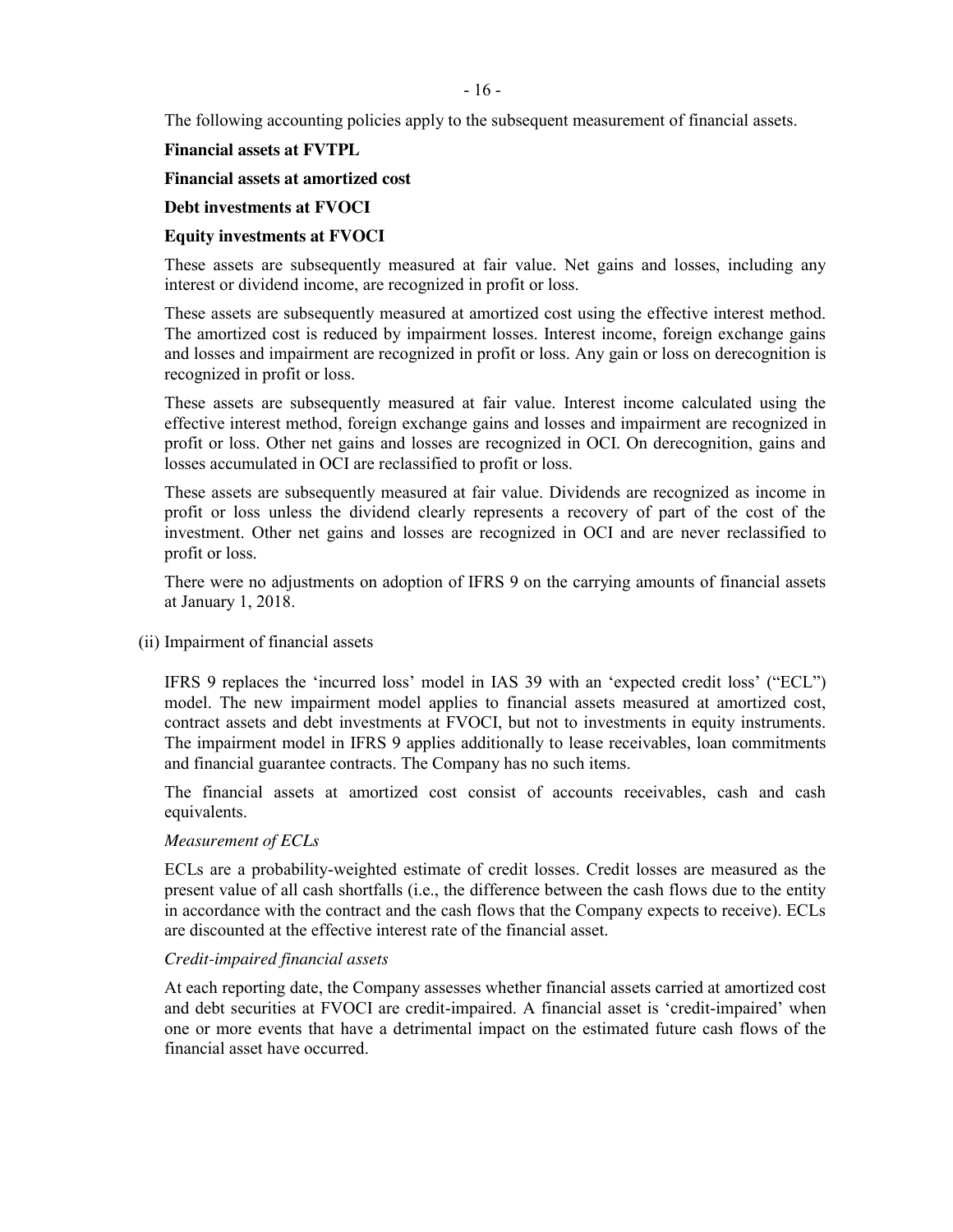# *Presentation of impairment*

Loss allowances for financial assets measured at amortized cost are deducted from the gross carrying amount of the assets. Impairment losses related to accounts and other receivables are presented separately in the statement of profit or loss and OCI. Impairment losses on other financial assets are presented under 'finance costs', similar to the presentation under IAS 39, and not presented separately in the statement of profit or loss and OCI due to materiality considerations.

# *Impact of the new impairment model*

For assets in the scope of the IFRS 9 impairment model, impairment losses are generally expected to increase and become more volatile. The Company has determined that the application of IFRS 9's impairment requirements at 1 January 2018 did not result in an additional impairment allowance.

# (iii)Transition

Changes in accounting policies resulting from the adoption of IFRS 9 have been applied retrospectively, except as described below.

- The Company has taken an exemption not to restate comparative information for prior periods with respect to classification and measurement (including impairment) requirements. Differences in the carrying amounts of financial assets and financial liabilities resulting from the adoption of IFRS 9 are recognized in retained earnings and reserves as at January 1, 2018. Accordingly, the information presented for 2017 does not generally reflect the requirements of IFRS 9 but rather those of IAS 39.
- The following assessments have been made on the basis of the facts and circumstances that existed at the date of initial application:
	- $\checkmark$  The determination of the business model within which a financial asset is held.
	- $\checkmark$  The designation of certain investments in equity instruments not held for trading as at FVOCI.

## IFRS 15 *Revenue from Contracts with Customers*

On May 28, 2014, the IASB issued IFRS 15 Revenue from Contracts with Customers establishes a comprehensive framework for determining whether, how much and when revenue is recognized. It replaces existing revenue recognition guidance, including IAS 18 Revenue, IAS 11 Construction Contracts and IFRIC 13 Customer Loyalty Programs. The Company also adopted IFRS 15 on January 1, 2018 however the adoption did not have a significant impact to the consolidated financial statements as the Company is not currently generating revenue from its operations.

## Recent accounting announcements

In January of 2016, the IASB issued IFRS 16 Leases ("IFRS 16") which replaces the existing leasing standard, IAS 17 Leases. The new standard effectively eliminates the distinction between operating and finance leases for lessees, while lessor accounting remains largely unchanged with the distinction between operating and finance leases retained. IFRS 16 takes effect on January 1, 2019, with earlier application permitted. The Company has not yet evaluated the impact of adopting this standard and does not intend to early adopt.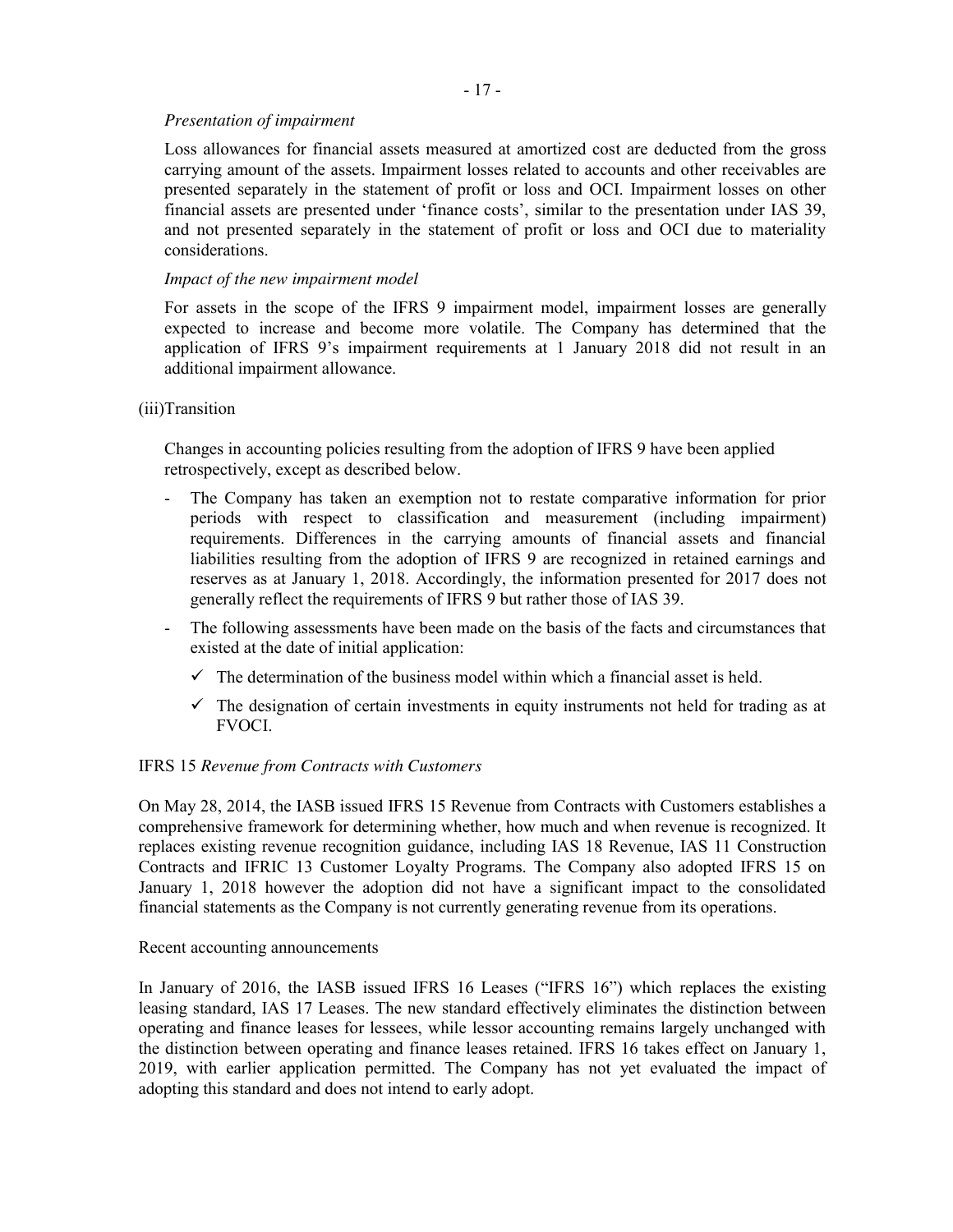#### **TRANSACTIONS WITH RELATED PARTIES**

#### **Directors**

Directors fees recognized in second quarter of 2018 were \$30,383 (2017: \$27,943). Directors fees have been accrued but not paid to directors in recent years. At June 30, 2018, \$440,695 in director fees were payable to current and previous directors of the Company.

#### **Key management**

Salary expense incurred and accrued to key management persons during the second quarter of 2018 totalled \$118,722 (Q2 2017: \$104,597). Share-based payments to directors and senior officers during the quarter ended June 30, 2018 was \$24,743 (2017: \$151,512).

## **Pala Investment Limited**

During 2012 Pala Investment Limited (Pala) became a controlling shareholder of the Company.

On May 25, 2012, Pala purchased 108,333,333 units of the Company for gross proceeds of \$6,500,000. Each unit consisted of one common share and one half of one common share purchase warrant which entitles Pala to purchase one common share at a price of \$0.10 until May 25, 2017. Concurrently with this private placement, Pala purchased 49,481,600 AMR shares from the previous controlling shareholder. Following these transactions two Pala nominees were appointed to the Company's board of directors.

On December 18, 2012 Pala purchased 150,000,000 common shares of the Company under a private placement.

On December 20, 2012 Pala announced that they had purchased 25,891,581 shares of the Company by way of a share purchase agreement with a third party.

On March 28, 2013 Pala purchased 158,845,081 common shares of the Company pursuant to the excise of it basic subscription privilege in full under the Company's rights offering. In addition Pala purchased 88,762,232 common share of the Company pursuant to a standby commitment provided as part of the rights offering. Subsequent to these purchases Pala owned and controlled, directly or indirectly 569,813,827 common shares of the Company.

As at June 30, 2018, \$857,306 was payable to Pala related to advisory services, secondment of personnel and re-imbursement of travel expenses.

## **RISK FACTORS**

Given the nature of its business, the operations of the Company are subject to a number of risks, including the following, any one or all of which could have a material adverse effect on the Company and its business: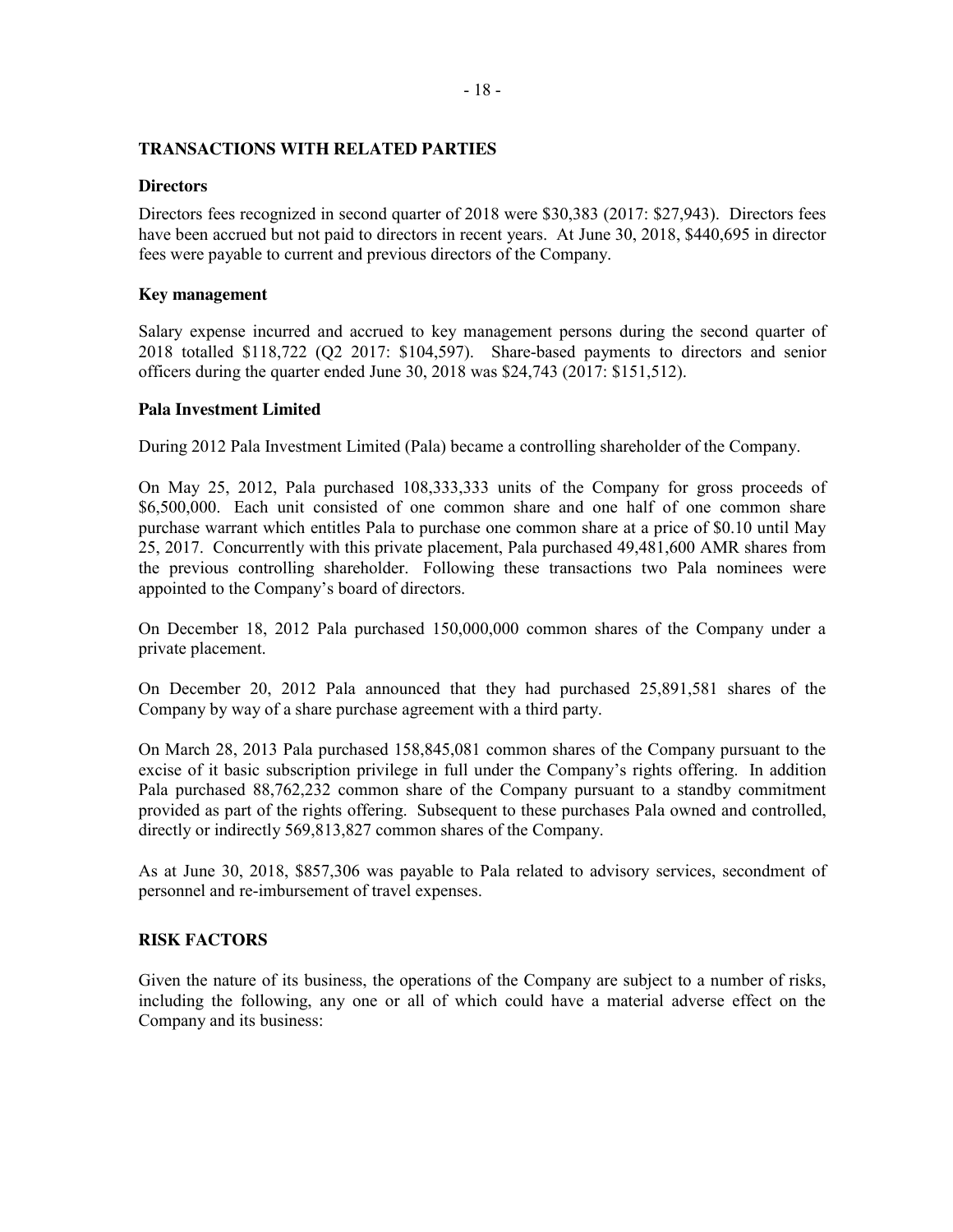#### **Additional funding requirements**

The Company requires a current cash injection in order to meet anticipated expenditures. A number of strategic options have been explored. The primary focus is on the sale of all the assets comprising the Ban Phuc mining operation held by the Company's 90% owned subsidiary, BPNM. On July 17, 2018 these assets were sold to Ta Khoa, which will reduce the cash flow requirements. The Company obtained loans of US\$180,000, US\$380,000 and US\$70,000 from Pala, the majority shareholder of the Company and US\$70,000 from Ta Khoa during the first half of 2018, which were used to pay employee termination payments and certain other costs to prepare BPNM for potential sale, and which will be used to cover a limited amount of administration costs of the Company. Additional funding will be required in order to cover continued administration costs and while the Company looks for new mining/exploration projects to pursue. There can be no assurance that the Company will be able to find the required funding or that it could do so at terms favourable to the Company. Failure to obtain sufficient financing could force the Company into reorganization, bankruptcy or insolvency proceedings. Additional financing may not be available when needed or, if available, the terms of such financing might not be favourable to the Company and might involve substantial dilution to existing shareholders.

Further exploration and development by the Company will depend upon the Company's ability to obtain necessary permits and also financing through the joint venturing of projects, equity financing, debt financing or other means. There is no assurance that the Company will be successful in obtaining the required permits, financing or obtaining such financing on acceptable terms. Failure to obtain required financing on a timely basis or on acceptable terms could have a material adverse effect on the Company's financial conditions, results of operations and liquidity and could cause the Company to forfeit all of parts of its property and reduce or terminate its operations.

Sales of substantial amounts of the Common Shares, or the availability of such Common Shares for sale, could adversely affect the prevailing market prices for the Company's securities. A decline in the market prices of the Company's securities could impair its ability to raise additional capital through the sale of new Common Shares should the Company desire to do so.

AMR may incur substantial costs in pursuing future capital requirements, including investment banking fees, legal fees, accounting fees, securities law compliance fees, printing and distribution expenses and other costs. The ability to obtain needed financing may be impaired by such factors as the capital markets (both generally and in the nickel industry in particular), and/or the loss of key management personnel.

# **Dependence on the Ban Phuc Nickel Project**

AMR has been primarily focused on the development of the Ban Phuc mine. AMR does not own any significant assets other than those related to its ownership interest in the mine which is AMR's only mineral property and represents AMR's only immediate potential for future generation of revenues. Unless AMR acquires additional property interests, any adverse developments affecting the mine could have a material adverse effect upon AMR and would materially and adversely affect the potential mineral resource production, profitability, financial performance and results of operations of AMR.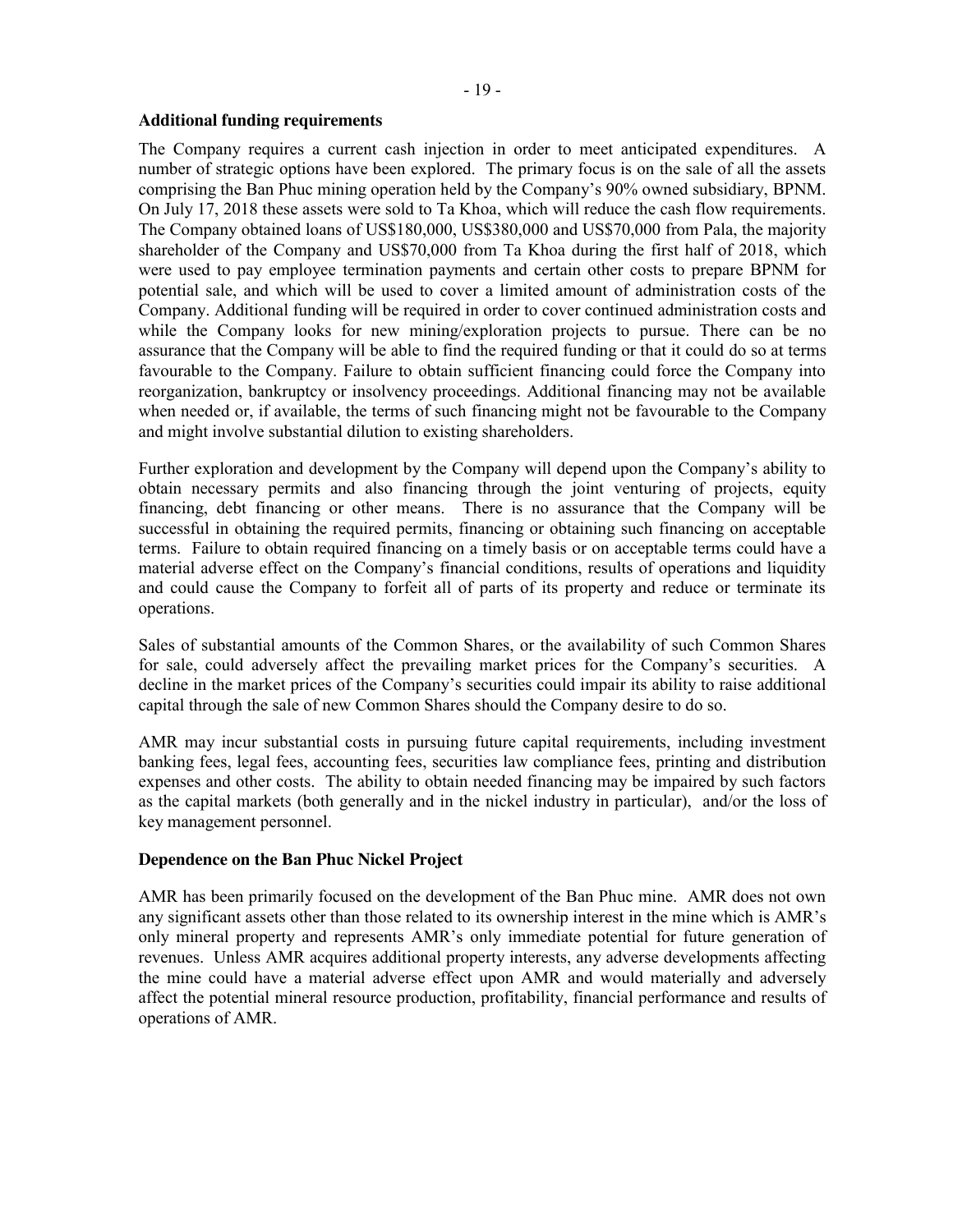## **Vietnamese tax laws are open to interpretation and, with respect to mining and refining, there are no clear precedents to properly guide AMR's tax policies**

Vietnam's tax laws, especially with respect to mining and refining are evolving and open to interpretation, there is a risk that material additional and/or back-dated taxes and penalties may be levied on AMR, which could adversely impact its results of operations and financial condition.

#### **Mine Life**

Due to the continued low nickel price management assessed the economic viability of the mining operations and placed Ban Phuc into care and maintenance effective the start of Q4 2016.

#### **Risk of the Revocation of Licences and Permits**

Any failure to comply strictly with applicable laws, regulations and local practices relating to mineral rights applications, including for exploration permits and exploitation or mining licenses, and tenure, could result in loss, reduction or expropriation of entitlements, the imposition of additional local or foreign parties as joint venture partners with carried or other interests or enforcement actions against us, including orders issued by regulatory or judicial authorities causing operations to cease or be curtailed, and may include corrective measures requiring capital expenditures, installation of additional equipment, or remedial actions. Furthermore, no assurance can be given that new rules and regulations will not be enacted or that existing rules and regulations will not be applied in a manner, which could limit or curtail production or development. Amendments to current laws and regulations governing operations and activities or mining and milling or more stringent implementation thereof could have a material adverse impact on us.

The occurrence of these various factors and uncertainties cannot be predicted and any of them could have an adverse effect on our operations or profitability.

#### **Political Risk and Economic Instability**

AMR's exploration, development and future operation activities occur in Vietnam. As such, AMR may be affected by possible political or economic instability in Vietnam. There can, for example, be no assurance that future political and economic conditions in Vietnam will not result in the government adopting policies respecting foreign ownership and development of interests in mineral resources, which could be adverse to the Company's interests or profitability. The risks include, but are not limited to, terrorism, military repression, fluctuations in currency exchange rates and high rates of inflation. Changes in resource development or investment policies or shifts in political attitude in Vietnam may prevent or hinder AMR's business activities and render the Project unprofitable by preventing or impeding future property exploration, development or mining. Operations may be affected in varying degrees by government regulations with respect to restrictions on production, price controls, export controls, restrictions on repatriation of earnings, royalties and duties, income taxes, nationalization of property or businesses, expropriation of property, maintenance claims, environmental legislation, land use, land claims of local people, water use and mine safety. The laws on foregoing investment and mining are still evolving in Vietnam and it is not known how they will evolve. In particular, the current law on minerals allows the government to announce areas where mining activities are prohibited (or temporarily prohibited) for reasons of national defense, security, protection of historical or cultural sites, scenery or other public interests, subject only to providing fair and equitable treatment in respect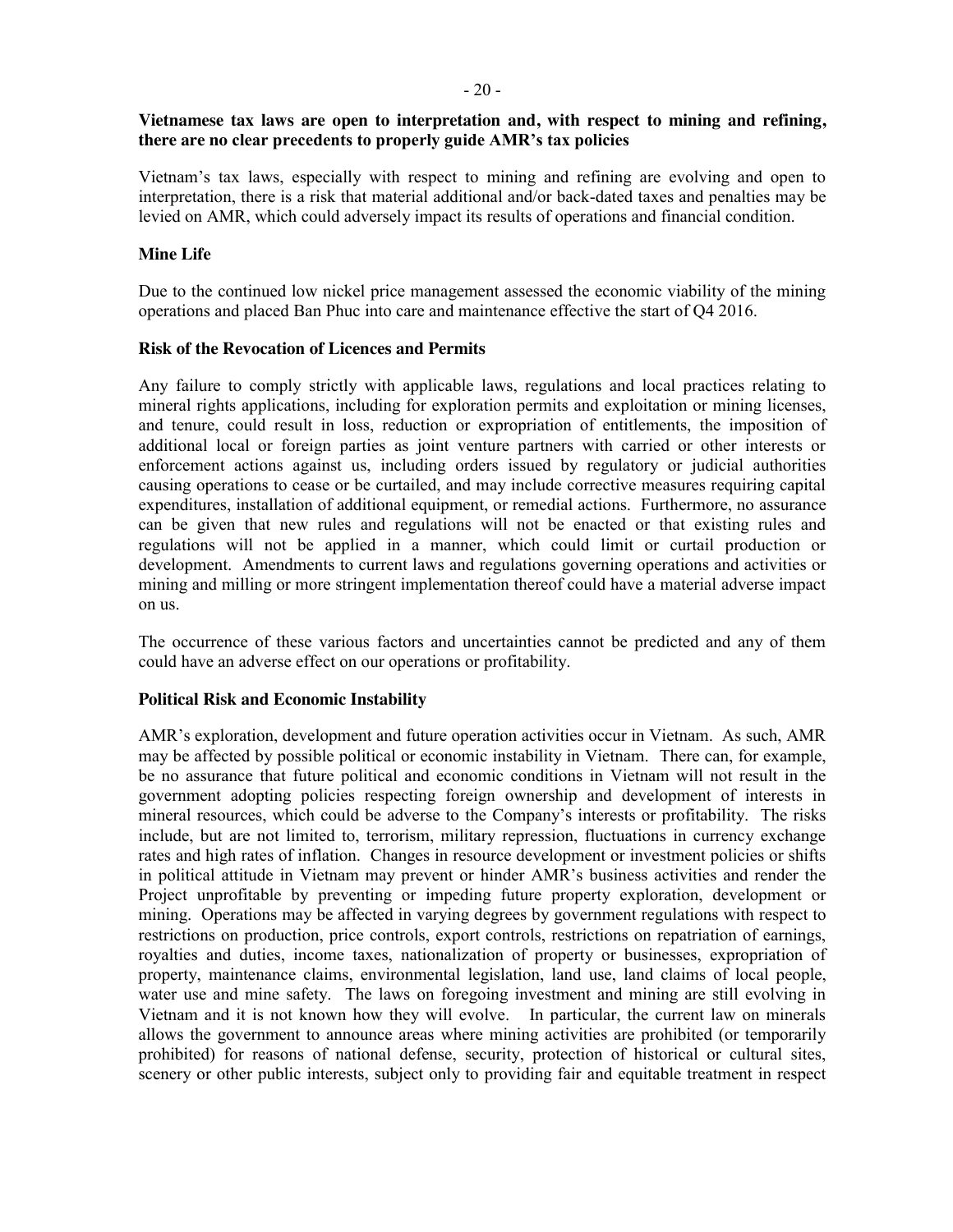of damage caused where mineral activities are being legally conducted therein. The effect of these factors cannot be accurately predicted.

## **Exchange rates**

The profitability of AMR may decrease when affected by fluctuations in the foreign currency exchange rates between the United States dollar, the Canadian dollar, the Australian dollar and the Vietnamese dong. Exchange rate fluctuations affect the costs of development activities that AMR incurs in United States dollars, Australian dollars and Vietnamese dong. AMR does not currently take any steps to hedge against currency fluctuations.

## **Certain directors and officers may have conflicts of interest.**

Certain of the directors and officers of AMR are engaged in, and will continue to engage in, other business activities on their own behalf and on behalf of other companies, including activities involving mining and mineral exploration, and, as a result of these and other activities, such directors and officers of AMR may become subject to conflicts of interest. The BCBCA provides that in the event that a director has an interest in a contract or proposed contract or agreement, the director shall disclose his interest in such contract or agreement and shall refrain from voting on any matter in respect of such contract or agreement unless otherwise provided under the BCBCA. To the extent that conflicts of interest arise, such conflicts will be resolved in accordance with the provisions of the BCBCA.

# **Illiquid market for AMR's securities**

AMR shares are highly illiquid and cannot be easily sold in the market without significant risk of a loss in value. Further contributing to AMR's illiquidity, is the fact that a small group of shareholders currently hold over 86% of its Common Shares. There can be no assurance that an active market for AMR's securities will develop. In addition, the market price of the securities of AMR at any given point in time may not accurately reflect the long-term value of AMR. Furthermore, responding to any events or circumstances resulting from the risk factors described herein could result in substantial costs and divert management's attention and resources.

## **Significant Shareholder**

At the date of this report, Pala has control over AMR and its interests may conflict with those of other shareholders. Pala owns, directly 569,813,827 Common Shares, representing approximately 71.6% of the issued and outstanding Common Shares on a non-diluted basis. Pala has a significant influence in any matter coming before a vote of shareholders and Pala alone will be in a position to prevent approval of certain matters requiring shareholder approval. Investors should be aware that votes in respect of the Common Shares may be significantly influenced by a small group of insiders as detailed in the table below. Pala is also able to effect certain fundamental changes to AMR in accordance with the BCBCA because it is able to, on its own, meet the applicable 66 2/3% voting threshold for shareholder approval to effect such changes.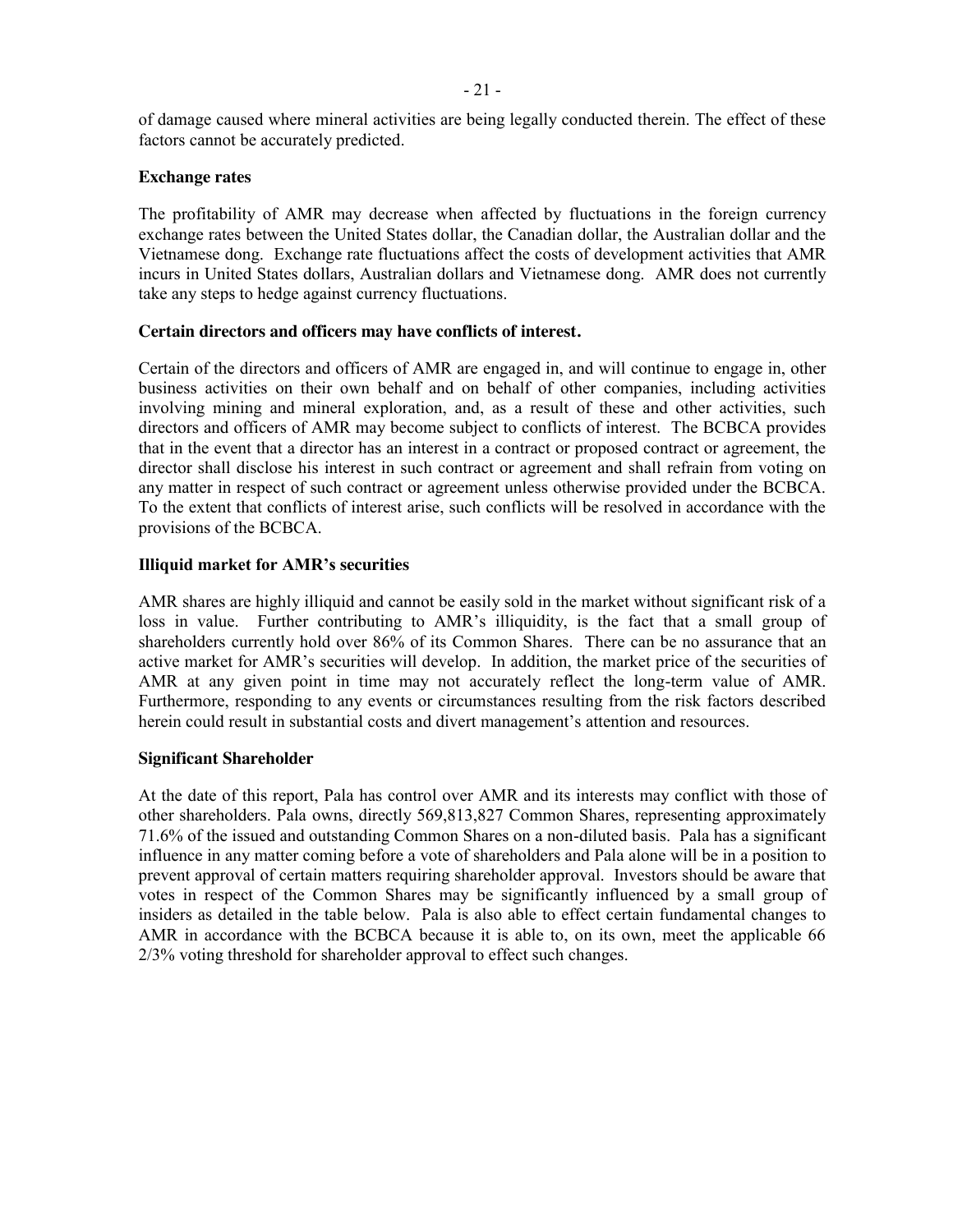| <b>Shareholder</b>                                  | <b>Number of Common</b><br>$Shares^{(1)}$ | <b>Percentage of Common</b><br><b>Shares Outstanding</b> |
|-----------------------------------------------------|-------------------------------------------|----------------------------------------------------------|
| Pala Investments Limited                            | 569,813,827                               | 71.6%                                                    |
| Melior Resource Inc                                 | 47,272,727                                | 5.9%                                                     |
| Lion Selection Group Limited <sup>(2)</sup>         | 39,950,288                                | 5.0%                                                     |
| Malaysia Smelting Corporation Berhad <sup>(3)</sup> | 31,297,661                                | 3.9%                                                     |
| <b>Total</b>                                        | 688,334,503                               | 86.4%                                                    |

**Notes:**

(1) Based on information posted on SEDI as of August 24, 2018.

- (2) Of the 39,950,288 Common Shares, 16,666,666 are held by Lion Selection Group Limited and 23,283,622 are held by its affiliate Asian Lion Limited, an entity which is controlled by Lion Selection Group Limited.
- (3) Pala has a right of first refusal to purchase the Common Shares held by MSC, which if exercised would bring Pala's ownership to 601,111,488 Common Shares, representing approximately 75.5% on a non-diluted basis.

## **Mining industry**

The exploration for and development of mineral deposits involves significant risks, which even a combination of careful evaluation, experience and knowledge may not eliminate. While the discovery of a mineral deposit may result in substantial rewards, few properties that are explored are ultimately developed into producing mines. Major expenses may be required to locate and establish mineral reserves, to develop metallurgical processes and to construct mining and processing facilities at a particular site. It is impossible to ensure that the activities currently planned by the Company will result in profitable commercial mining operations. Whether a mineral deposit will be commercially viable depends on a number of factors, some of which are: the particular attributes of the deposit, such as size, grade and proximity to infrastructure; metal prices, which are highly cyclical; and government regulations, including regulations relating to prices, taxes, royalties, land tenure, land use, importing and exporting of minerals and environmental protection. The exact effect of these factors cannot accurately be predicted, but in combination they could result in the Company not receiving an adequate return on invested capital.

The Company's activities are subject to all the hazards and risks normally encountered in the exploration for, and development and production of minerals, including unusual and unexpected geologic formations, seismic activity, rock bursts, cave-ins, flooding and other conditions involved in the drilling and removal of material, any of which could result in damage to, or destruction of, mines and other producing facilities, damage to life or property, environmental damage and possible legal liability. Milling operations are subject to hazards such as equipment failure or failure of retaining dams around tailings disposal areas, which may result in environmental pollution and consequent liability.

#### **Mining, processing, development and exploration activities depend, to one degree or another, on adequate infrastructure.**

Reliable roads, bridges, power sources and water supply are important determinants, which affect capital and operating costs. AMR's inability to secure adequate water and power resources, as well as other events such as unusual or infrequent weather phenomena, sabotage, government or other interference in the maintenance or provision of such infrastructure could adversely affect AMR's operations, financial condition and results of operations.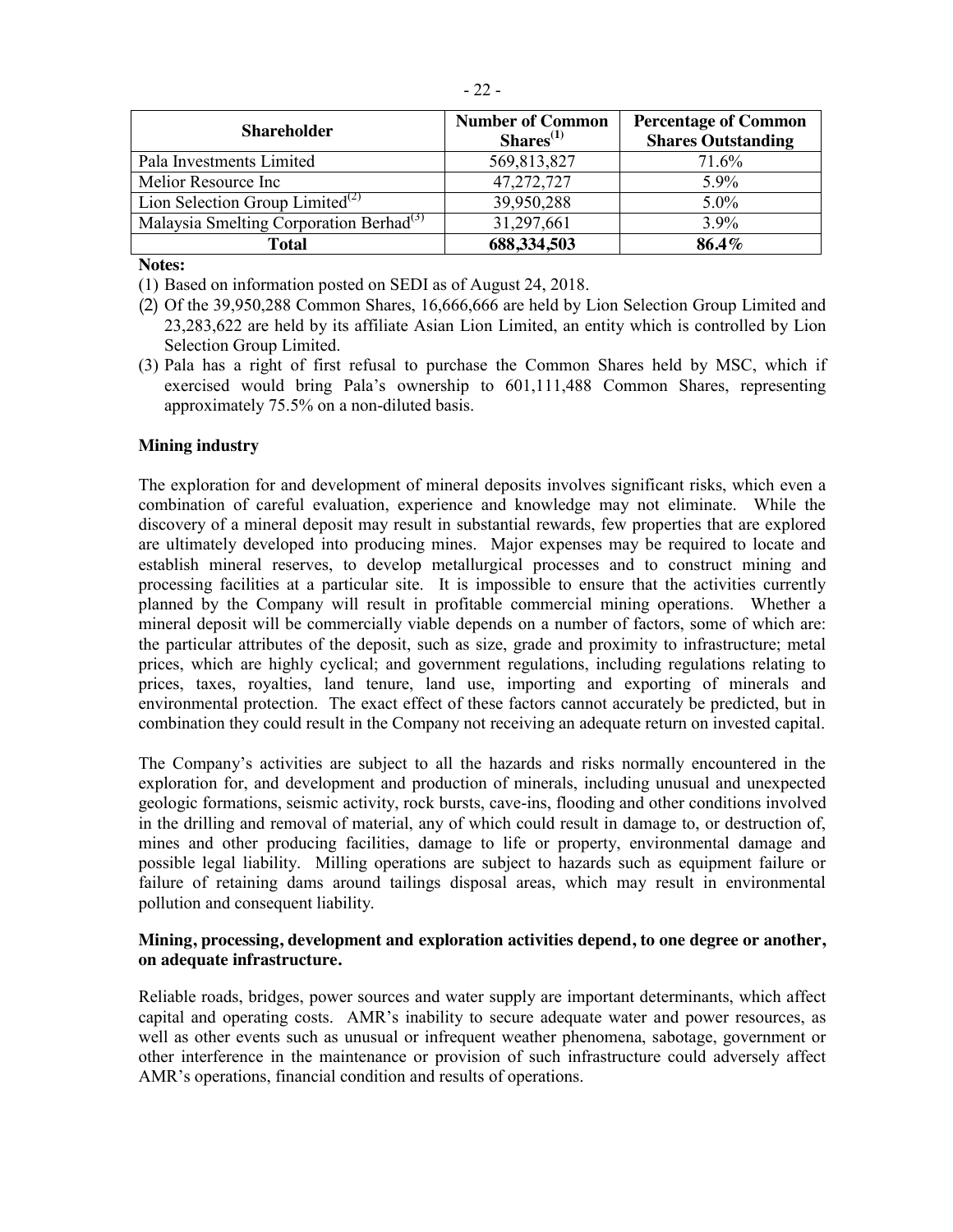#### **AMR is dependent on outside parties for the conduct of its business**

AMR has relied upon consultants, engineers and other service providers and intends to rely on these parties for development, construction, and operating expertise. Substantial expenditures are required to construct mines to establish mineral reserves through drilling, to carry out environmental and social impact assessments, to develop metallurgical processes to extract metal from ore and, in the case of new exploration, to develop the exploration and plant infrastructure at any particular site. If such parties' work is deficient or negligent or is not completed in a timely manner, it could have a material adverse effect on the Project.

# **The Company has entered into an off-take agreement with a single customer for all of the production from the Project.**

In April 2008, BPNM entered into the Off-Take Agreement for all of the concentrate production from the Project from the currently defined resources. Jinchuan is a large Chinese enterprise. As of January 9, 2017 the Company has settled up to and including shipment 42, with no further settlements remaining. The Off-Take Agreement also granted Jinchuan a first refusal option on additional nickel concentrates that BPNM may produce from new projects other than the Project. AMR worked with Jinchuan under the conditions of the current Off-Take Agreement once Ban Phuc Nickel moved into Care and Maintenance phase after all criteria had been fulfilled. It is the view of the Company that prospects in areas surrounding the mine site are explicitly excluded from the Jinchuan Off-Take Agreement

#### **AMR may not meet its future production targets or its cost estimates**

The ability of the Ban Phuc mine to have future nickel production is dependent on the successful development of mines and/or expansion of mining operations in the future which rely on the accuracy of predicted factors including capital and operating costs, metallurgical recoveries, reserve estimates, and future prices, as well as accurate feasibility studies, acquisition of land and surface rights and issuance of necessary permits/approvals. Actual production and costs may vary from the estimates for a variety of reasons such as estimates of grade, tonnage, dilution and metallurgical and other characteristics of the ore varying in the actual ore mined, revisions to mine plans, risks and hazards associated with mining, adverse weather conditions, unexpected labor shortages or strikes, equipment failures and other interruptions in production capabilities. Production costs in the future may also be affected by increased stripping costs, increases in level of ore impurities, labor costs, raw material costs, inflation and fluctuations in currency exchange rates. Failure to achieve future production targets or cost estimates could have a material adverse impact on AMR's future sales, profitability, cash flow and overall financial performance.

## **Mining operations are vulnerable to supply chain disruptions**

AMR's future operations could be adversely affected by shortages of, as well as lead times to deliver, strategic spares, critical consumables and mining equipment. In the past, other mining companies have experienced shortages in critical consumables, particularly as production capacity in the global mining industry has expanded in response to increased demand for commodities, and it has experienced increased delivery times for these items. Shortages of strategic spares, critical consumables or mining equipment, could in the future, result in production delays and productions shortfalls, and increases in prices could result in an increase in both operating costs and the capital expenditure to maintain and develop mining operations.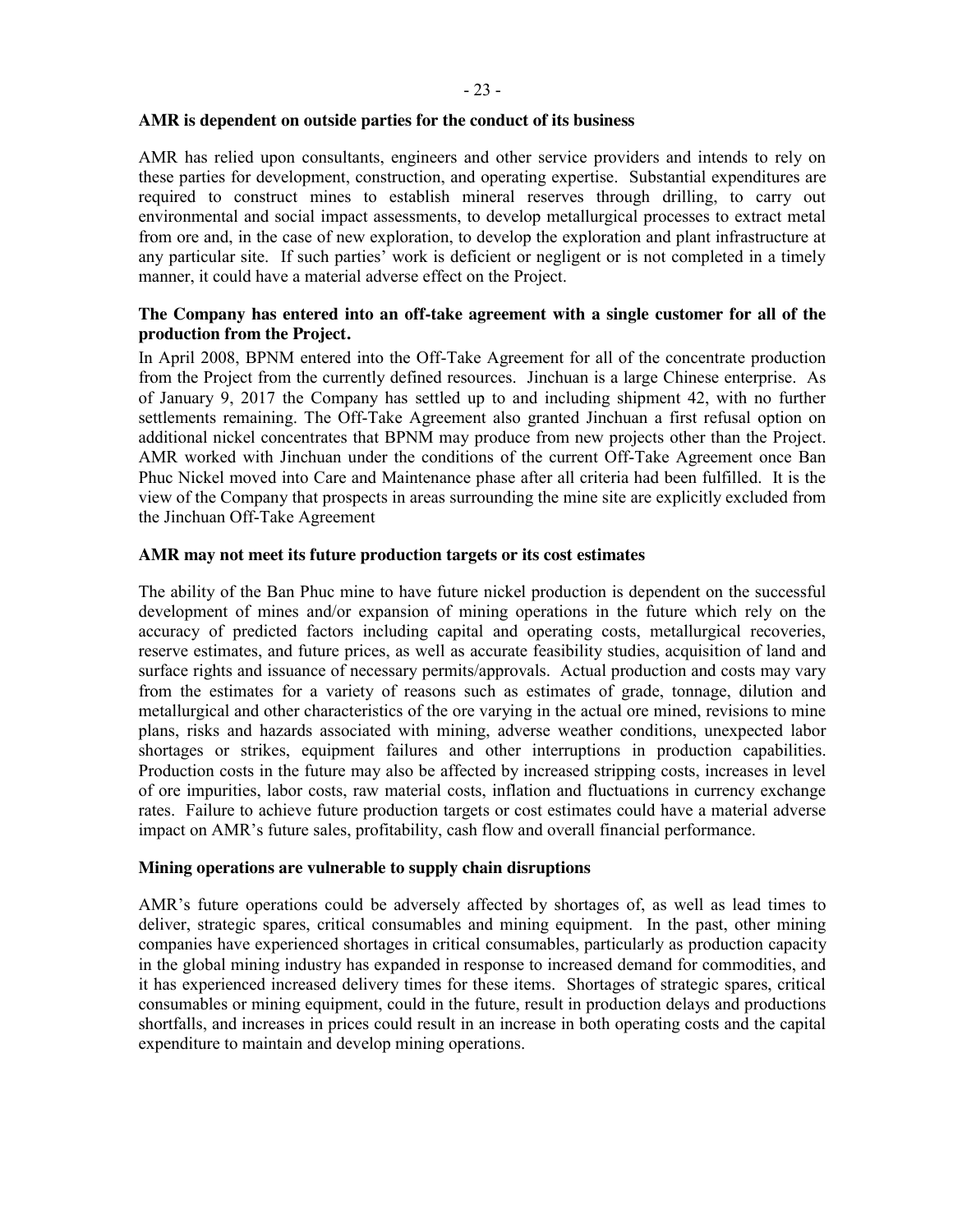AMR and other nickel mining companies, have influence over manufacturers and suppliers of these items. In certain cases, there may be only limited suppliers for certain strategic spares, critical consumables or mining equipment who command superior bargaining power relative to AMR, or it could at times face limited supply or increased lead time in the delivery of such items.

If AMR experiences shortages, or increased lead times in delivery of strategic spares, critical consumables or mining equipment, its future results of operations and financial condition could be adversely affected.

#### **Limited production revenues; history of losses**

To date, the Company has only limited production revenue from mining operations. There can be no assurance that significant additional losses will not occur in the near future or that the Company will be profitable in the future. The Company's operating expenses and capital expenditures may increase in subsequent years as the costs for consultants, personnel and equipment associated with advancing exploration, development and commercial production of its properties are incurred. The amounts and timing of expenditures will depend on the progress of ongoing exploration and development, the results of consultant's analysis and recommendations, the rate at which operating losses are incurred, the execution of any joint venture agreements with strategic partners, the Company's acquisition of additional properties and other factors, many of which are beyond the Company's control.

## **Competition**

The mining business is competitive in all of its phases. The Company competes with numerous other companies and individuals, including competitors with greater financial, technical and other resources than the Company, in the search for and the acquisition of attractive mineral properties. The Company's ability to acquire properties in the future will depend not only on its ability to develop the Project, but also in its ability to select and acquire other suitable producing properties or prospects for mineral exploration or development. There can be no assurance that the Company will be able to compete successfully with others in acquiring such properties or prospects.

#### **Insurance and uninsured risks**

The Company's business is subject to a number of risks and hazards generally, including adverse environmental conditions, industrial accidents, labour disputes, unusual or unexpected geological conditions, ground or slope failures, cave-ins, changes in the regulatory environment and natural phenomena such as inclement weather conditions, floods and earthquakes. Such occurrences could result in damage to its mineral properties or production facilities, personal injury or death, environmental damage to the Company's properties or the properties of others, delays in development or mining, monetary losses and possible legal liability.

While the Company has obtained certain insurance to protect itself against the potential risks associated with its operations, the Company may not be able to maintain insurance to cover such risks at economically feasible premiums and such insurance coverage may not continue to be available or may not be adequate to cover any resulting liability. Moreover, insurance against risks such as environmental pollution or other hazards as a result of exploration and production is not generally available to the Company or to other companies in the mining industry on acceptable terms. The Company might also become subject to liability for pollution or other hazards which may not be insured against or which the Company may elect not to insure against because of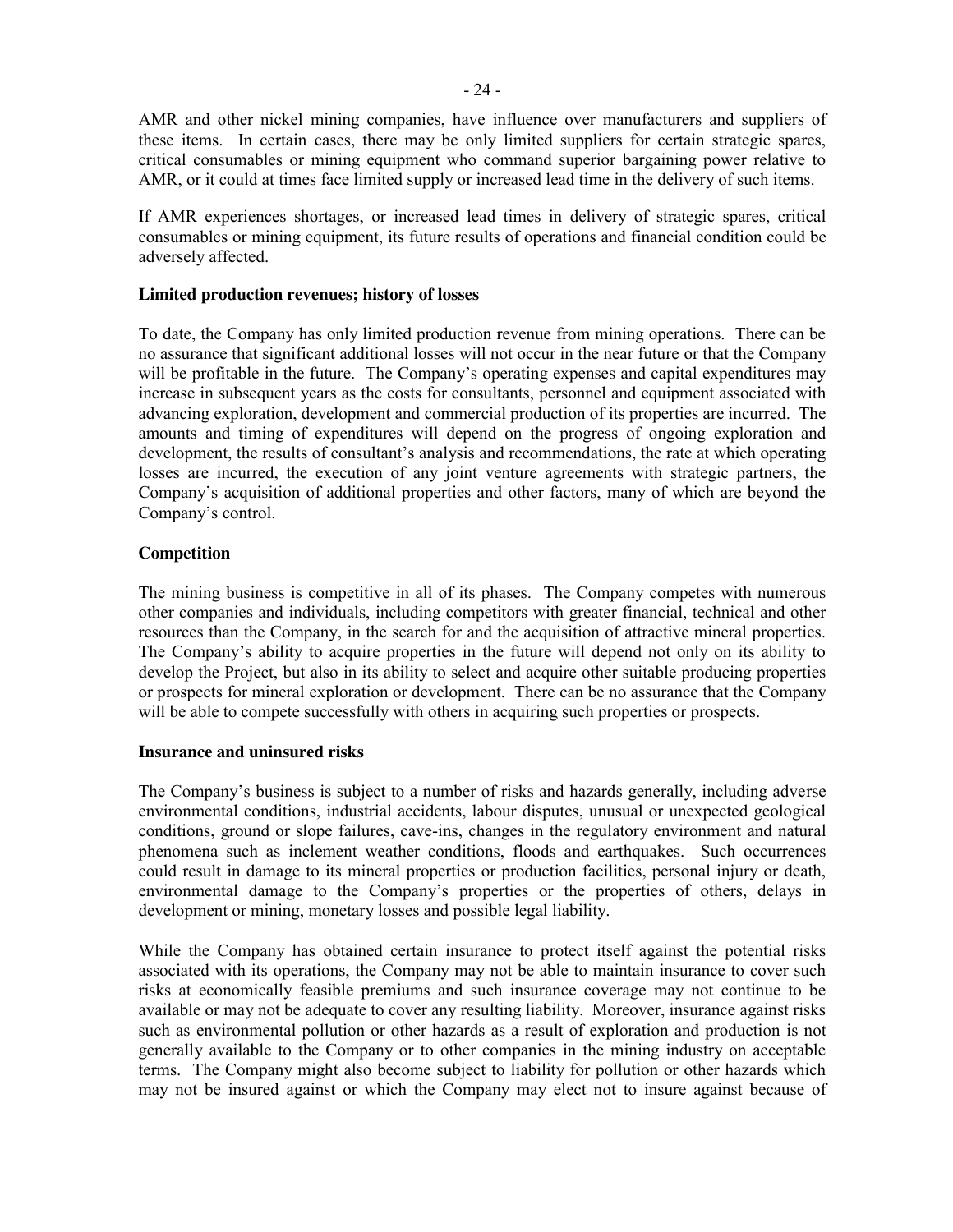premium costs or other reasons. Losses from these events may cause the Company to incur significant costs that could have a material adverse effect upon its financial performance and results of operations.

#### **Government regulation**

The Company's exploration, development and operating activities are subject to various laws governing prospecting, mining, development, production, taxes, labour standards and occupational health, mine safety, toxic substances, land use, water use, land claims of local residents and other matters. Although the Company's planned activities will be carried out in accordance with all applicable rules and regulations, there can be no assurance that new rules and regulations will not be enacted or that existing rules and regulations will not be applied in a manner which could limit or curtail such planned activities with materially adverse impacts on financial performance and profitability.

The mineral rights and interests of the Company are subject to obtaining government approvals, licences and permits, land clearance being completed and land use rights being obtained. Such approvals, licences and permits and the completion of land clearance and obtaining of land use rights are, as a practical matter, subject to the discretion of the government or governmental officials. No assurance can be given that the Company will be successful in obtaining or maintaining any or all of the various approvals, licences and permits in full force and effect without modification or revocation. To the extent such approvals are required and not obtained, the Company may be curtailed or prohibited from continuing or proceeding with planned activities.

Failure to comply with applicable laws, regulations and permitting requirements may result in enforcement actions thereunder, including orders issued by regulatory or judicial authorities causing operations to cease or be curtailed, and may include corrective measures requiring capital expenditures, installation of additional equipment, or remedial actions. Parties engaged in mining operations or in the exploration or development of mineral properties may be required to compensate those suffering loss or damage by reason of the mining activities and may have civil or criminal fines or penalties imposed for violations of applicable laws or regulations.

Application of or amendments to current laws and regulations governing operations or more stringent implementation thereof could have a substantial adverse impact on the Company and cause increases in exploration expenses, capital expenditures or production costs or reduction in levels of production at producing properties or require abandonment or delays in development of new mineral properties.

#### **Personnel**

The Company is dependent on obtaining and retaining the services of management and skilled personnel. Failure to obtain such services or the loss of them could have a material adverse effect on the Company's operations. There can be no assurance that the required personnel will be available on suitable terms.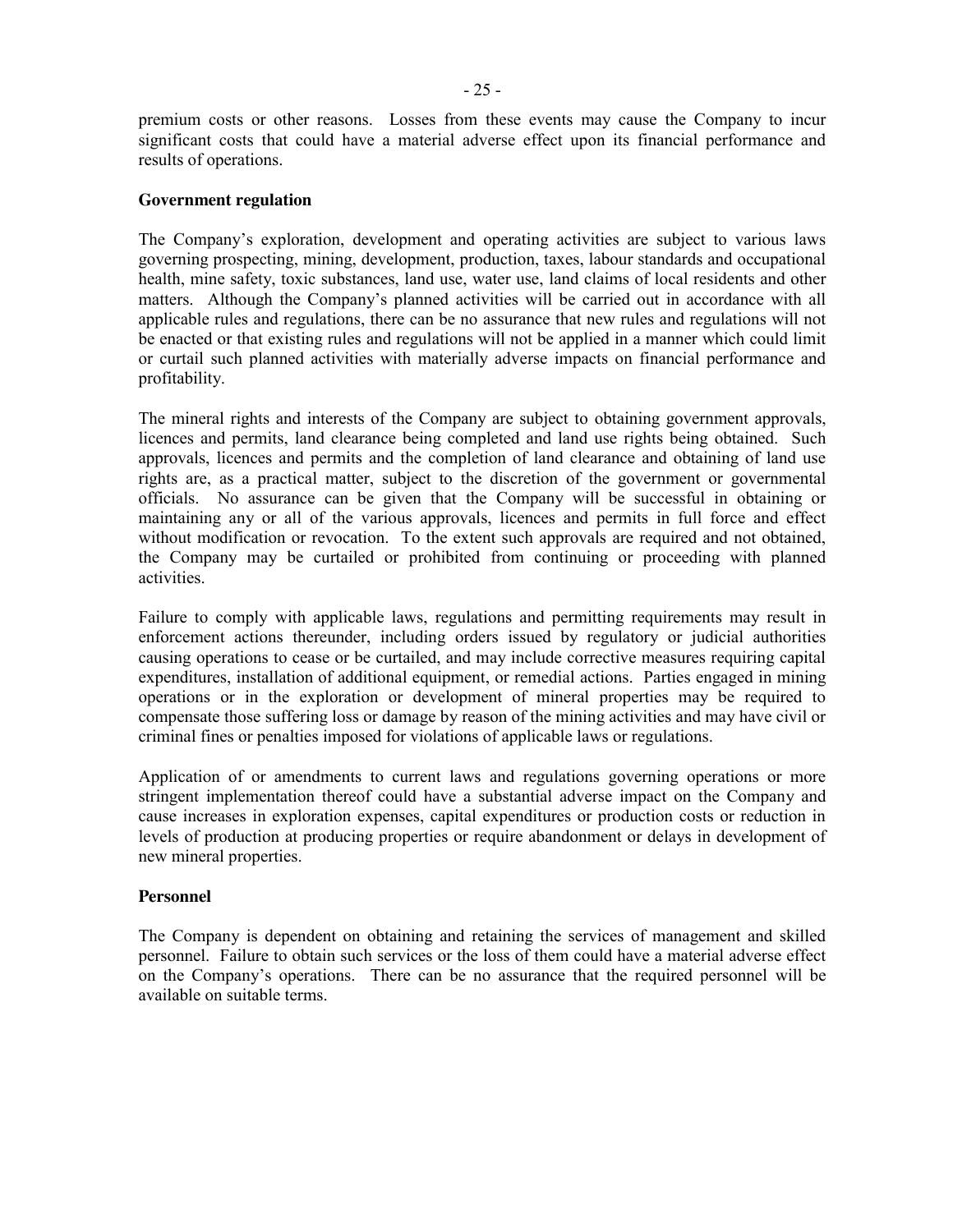#### **Environmental risks and hazards**

All phases of the Company's activities will be subject to environmental regulation mandating, among other things, the maintenance of air and water quality standards and land reclamation; and limitations on the generation, transportation, storage and disposal of solid and hazardous waste. Environmental legislation is evolving in a manner which will require stricter standards and enforcement, increased fines and penalties for non-compliance, more stringent environmental assessments of proposed projects and a heightened degree of responsibility for companies and their officers, directors and employees. There can be no assurance that future changes in environmental regulation will not adversely affect the Company's operations.

## **Enforceability of civil liabilities**

Certain of the Company's directors and officers reside outside Canada. Substantially all of the assets of such persons are, and substantially all of the assets of the Company are, located outside Canada. It may not be possible for investors to effect service of process within Canada upon such persons and it may also not be possible to enforce against the Company and/or such persons judgments obtained in Canadian courts predicated upon the civil liability provisions of applicable securities laws in Canada.

## **Litigation risk**

All industries, including the mining industry, are subject to legal claims, with and without merit. The Company may be involved from time to time in various routine legal proceedings, which include labour matters such as unfair termination claims, supplier matters and property issues incidental to its business. Defence and settlement costs can be substantial, even with respect to claims that have no merit. Due to the inherent uncertainty of the litigation process, the resolution of any particular legal proceeding could have a material effect on financial position and results of operations.

#### **The market price for Common Shares cannot be assured**

The market price of a publicly traded stock is affected by many variables, some of which are not directly related to the success of AMR. In recent years, the securities markets have experienced a high level of price and volume volatility, and the market price of securities of many companies, particularly those considered to be junior companies, has experienced wide fluctuations which have not necessarily been related to the operating performance, underlying asset values or prospects of such companies. There can be no assurance that such fluctuations will not affect the price of AMR's securities in the future.

## **FINANCIAL INSTRUMENTS**

The Company's financial instruments consist of cash and cash equivalents, accounts receivable, environmental bond, and trade and other payables. The fair values of these financial instruments are not materially different from their carrying values.

In respect of credit risk on its bank accounts and investments, credit risk on bank accounts and short term investments is limited through maintaining the Company's balances with high credit financial institutions.